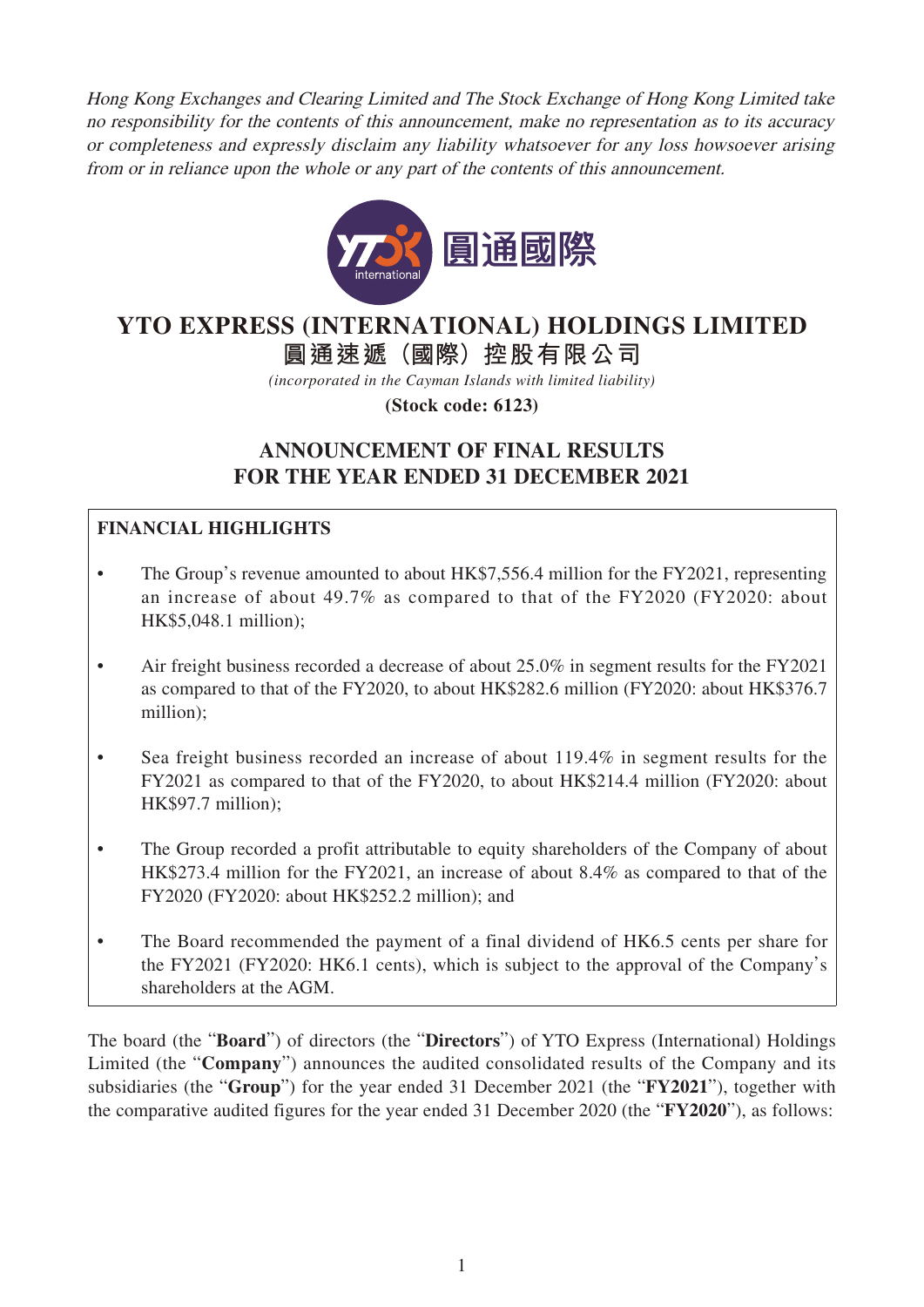## **CONSOLIDATED STATEMENT OF PROFIT OR LOSS**

For the Year ended 31 December 2021

|                                           |                             | 2021            | 2020            |
|-------------------------------------------|-----------------------------|-----------------|-----------------|
|                                           | <b>NOTES</b>                | <b>HK\$'000</b> | <b>HK\$'000</b> |
| <b>Revenue</b>                            | $\mathcal{L}_{\mathcal{L}}$ | 7,556,427       | 5,048,113       |
| Cost of sales                             |                             | (6,763,586)     | (4,275,497)     |
| Gross profit                              |                             | 792,841         | 772,616         |
| Other income                              |                             | 17,124          | 30,150          |
| Administrative expenses                   |                             | (460, 248)      | (484, 628)      |
| Net impairment loss reversed/(recognised) |                             |                 |                 |
| under expected credit loss model          |                             | 49              | (8,773)         |
| Impairment loss on goodwill               |                             | (15, 632)       |                 |
| Impairment loss on intangible assets      |                             | (464)           |                 |
| Other gains or losses                     |                             | (6, 644)        | (19, 732)       |
| Share of results of associates            |                             | 34              | 82              |
| Share of results of joint ventures        |                             | 1,035           | 1,268           |
| Finance costs                             |                             | (4,171)         | (4,889)         |
| Profit before taxation                    |                             | 323,924         | 286,094         |
| Income tax expense                        | 3(a)                        | (45, 681)       | (30,221)        |
| Profit for the year                       | $\overline{4}$              | 278,243         | 255,873         |
| Profit for the year attributable to:      |                             |                 |                 |
| Equity shareholders of the Company        |                             | 273,377         | 252,231         |
| Non-controlling interests                 |                             | 4,866           | 3,642           |
|                                           |                             | 278,243         | 255,873         |
| Earnings per share (Hong Kong cents)      |                             |                 |                 |
| <b>Basic</b>                              | 5                           | 65.76           | 60.84           |
| Diluted                                   | 5                           | 65.47           | 60.48           |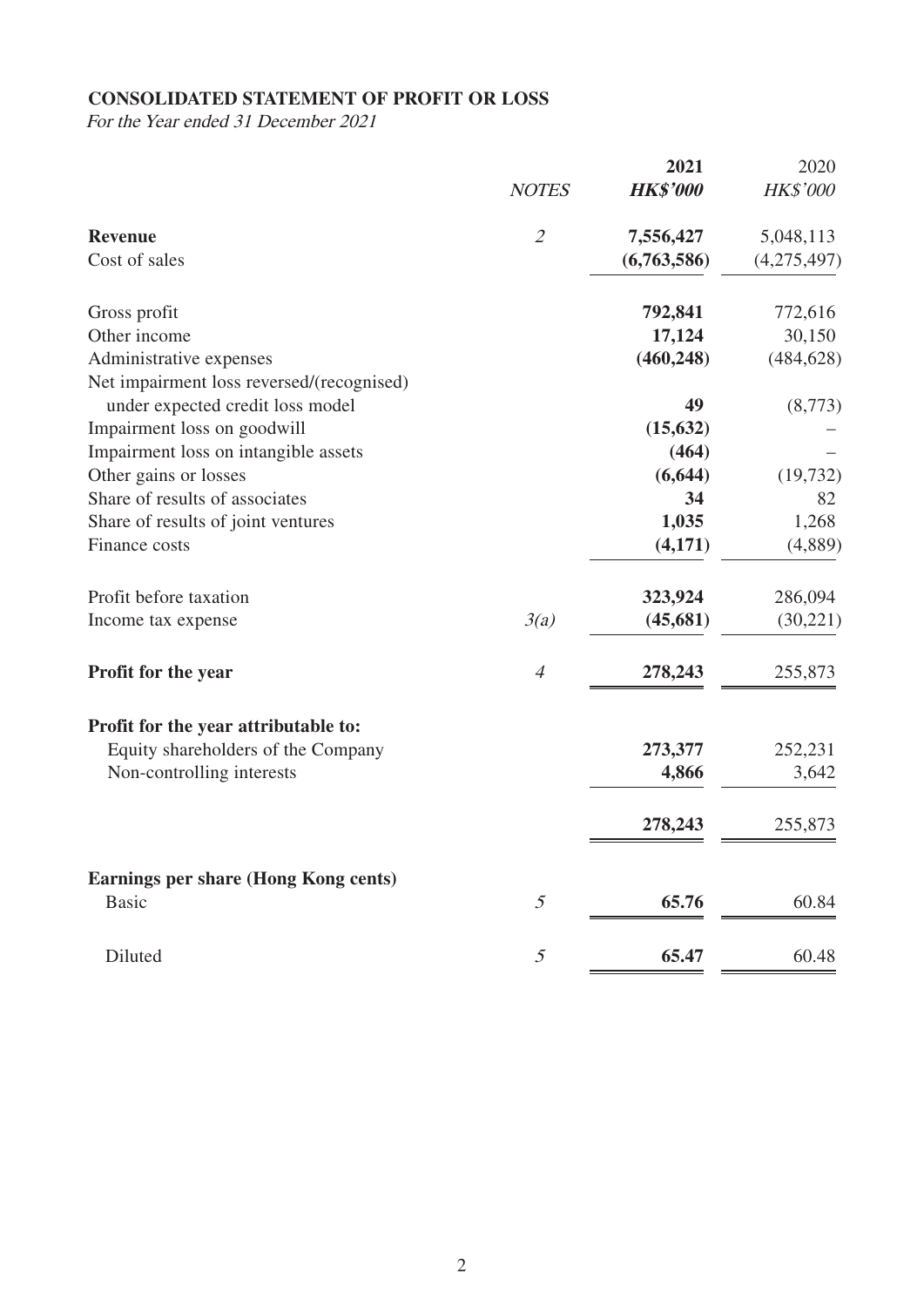## **CONSOLIDATED STATEMENT OF PROFIT OR LOSS AND OTHER COMPREHENSIVE INCOME**

For the Year ended 31 December 2021

|                                                           | 2021            | 2020            |
|-----------------------------------------------------------|-----------------|-----------------|
|                                                           | <b>HK\$'000</b> | <b>HK\$'000</b> |
| Profit for the year                                       | 278,243         | 255,873         |
| Other comprehensive income for the year                   |                 |                 |
| (after tax and reclassification adjustments):             |                 |                 |
| Items that will not be reclassified to profit or loss     |                 |                 |
| Surplus on revaluation of leasehold land and buildings    | 741             | 527             |
| Deferred tax arising on revaluation of leasehold          |                 |                 |
| land and buildings                                        | (38)            | 14              |
| Items that may be reclassified subsequently to            |                 |                 |
| profit or loss                                            |                 |                 |
| Share of other comprehensive income of associates         | (36)            | 226             |
| Share of other comprehensive income of joint ventures     | (749)           | 798             |
| Exchange difference arising from foreign operations       | (16, 165)       | 7,707           |
| Reclassification adjustment upon disposal of subsidiaries |                 | 87              |
| Other comprehensive income for the year                   | (16, 247)       | 9,359           |
| Total comprehensive income for the year                   | 261,996         | 265,232         |
| <b>Attributable to:</b>                                   |                 |                 |
| Equity shareholders of the Company                        | 258,209         | 261,134         |
| Non-controlling interests                                 | 3,787           | 4,098           |
|                                                           |                 |                 |
| Total comprehensive income for the year                   | 261,996         | 265,232         |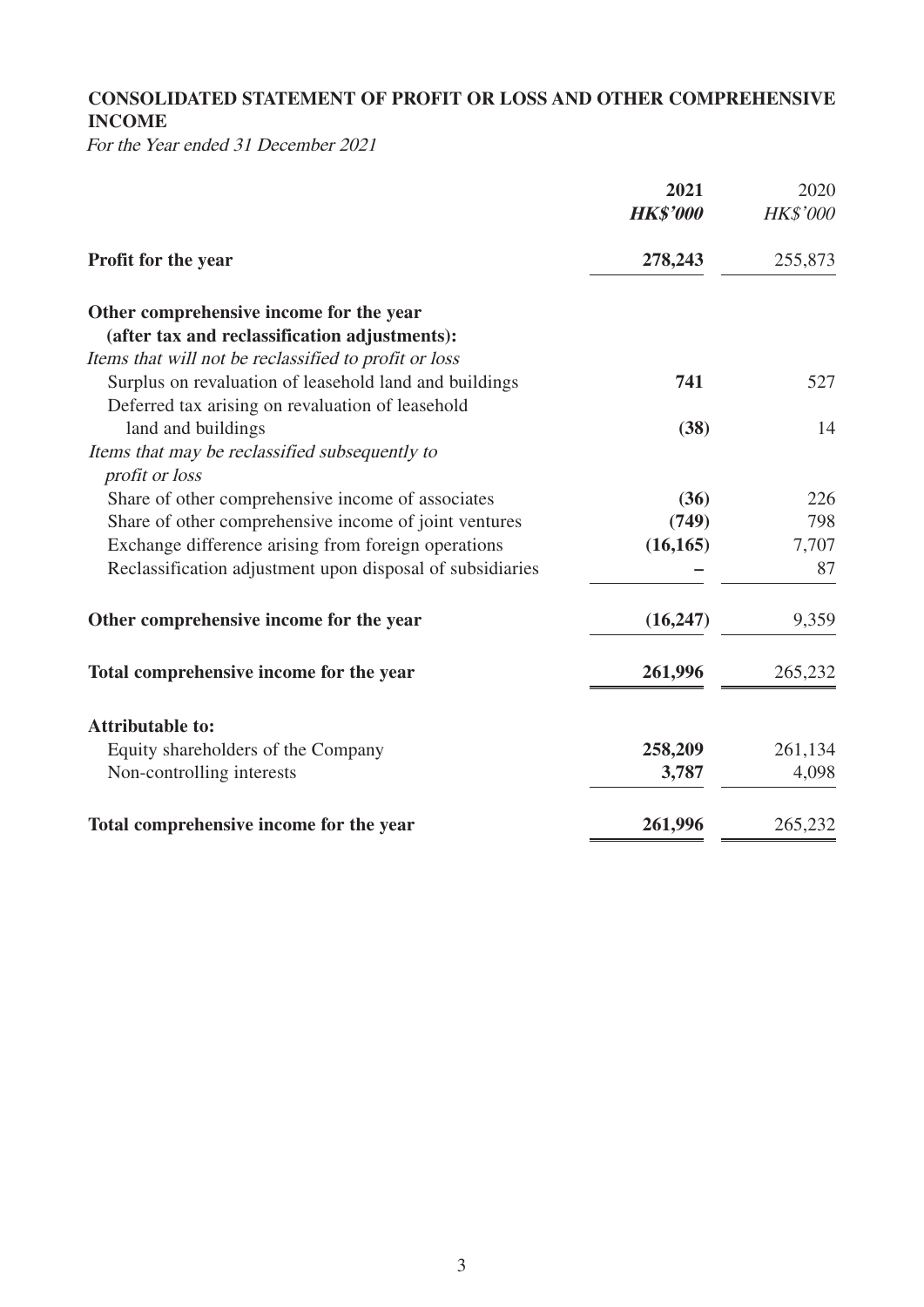## **CONSOLIDATED STATEMENT OF FINANCIAL POSITION**

As at 31 December 2021

|                                                      |                | 2021            | 2020            |
|------------------------------------------------------|----------------|-----------------|-----------------|
|                                                      | <b>Notes</b>   | <b>HK\$'000</b> | <b>HK\$'000</b> |
| <b>Non-current assets</b>                            |                |                 |                 |
| Investment properties                                |                | 6,745           | 6,593           |
| Property, plant and equipment                        |                | 57,574          | 54,779          |
| Right-of-use assets                                  |                | 144,257         | 140,888         |
| Goodwill                                             |                | 542             | 16,188          |
| Intangible assets                                    |                | 3,382           | 7,505           |
| Interests in associates                              |                | 3,210           | 15,066          |
| Interests in joint ventures                          |                | 10,072          | 9,786           |
| Deferred tax assets                                  |                | 809             | 2,706           |
|                                                      |                | 226,591         | 253,511         |
| <b>Current assets</b>                                |                |                 |                 |
| Trade receivables                                    | $\overline{7}$ | 1,212,370       | 772,812         |
| Other receivables, deposits and prepayments          |                | 115,483         | 81,689          |
| Contract assets                                      |                | 117,092         | 46,046          |
| Financial asset at fair value through profit or loss |                | 3,939           | 896             |
| Debt investment at amortised cost                    |                | 7,069           | 7,463           |
| Finance lease receivables                            |                |                 | 8,388           |
| Amount due from an intermediate holding company      |                |                 | $\overline{2}$  |
| Amount due from immediate holding company            |                | 119             |                 |
| Amount due from a joint venture                      |                | 9,693           | 4,102           |
| Amounts due from associates                          |                | 16,463          | 12,548          |
| Amounts due from fellow subsidiaries                 |                | 18,109          |                 |
| Prepaid tax                                          | 3(b)           | 3,825           | 2,422           |
| Pledged bank deposits                                |                | 10,768          | 7,633           |
| Bank balances and cash                               |                | 567,828         | 491,932         |
|                                                      |                | 2,082,758       | 1,435,933       |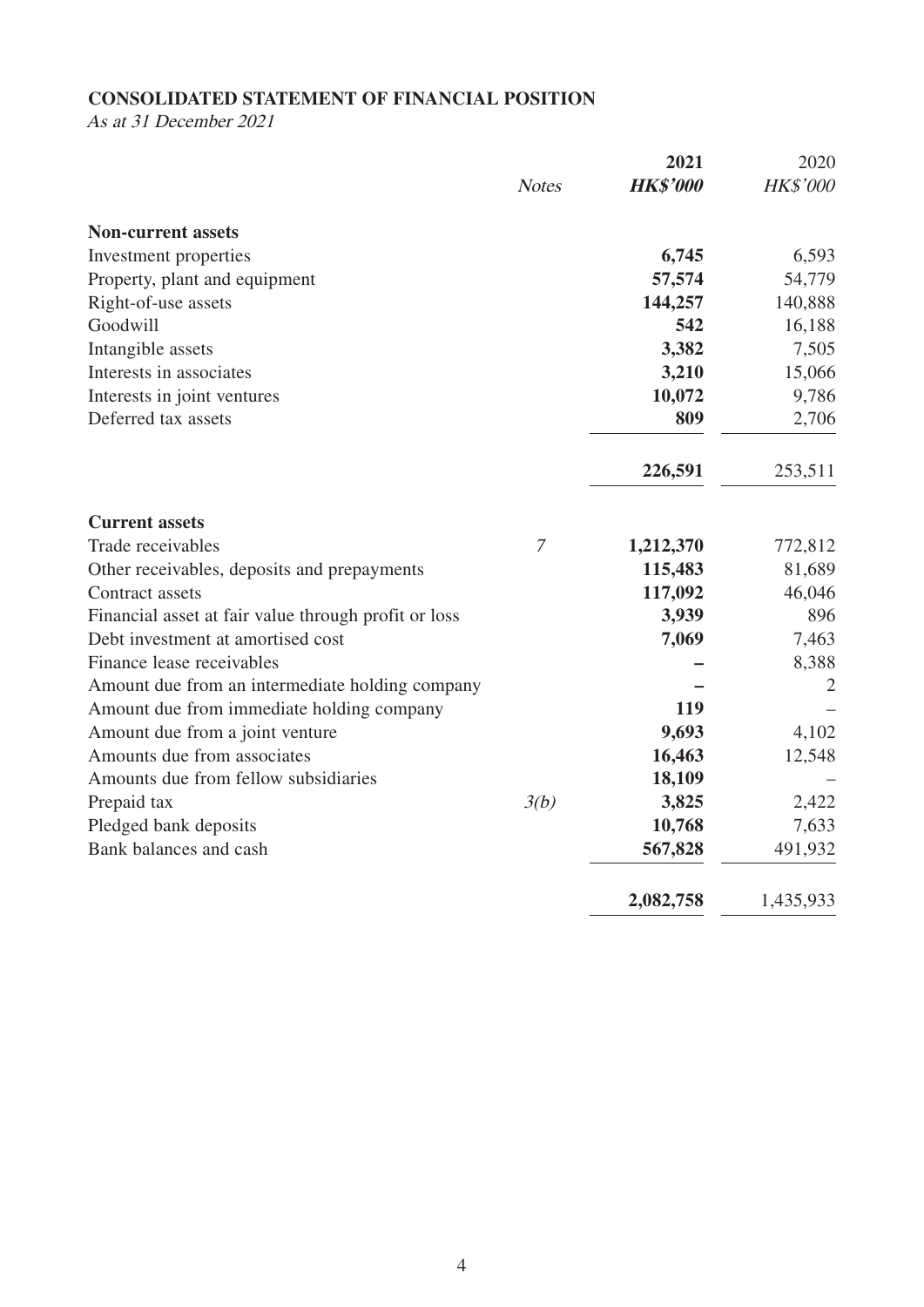|                                                     |               | 2021            | 2020      |
|-----------------------------------------------------|---------------|-----------------|-----------|
|                                                     | <b>Notes</b>  | <b>HK\$'000</b> | HK\$'000  |
| <b>Current liabilities</b>                          |               |                 |           |
| Trade and other payables                            | 8             | 787,933         | 556,239   |
| <b>Contract liabilities</b>                         |               | 48,481          | 36,043    |
| Amounts due to associates                           |               | 914             | 1,172     |
| Amounts due to fellow subsidiaries                  |               | 132,380         | 35,854    |
| Tax liabilities                                     | 3(b)          | 40,041          | 10,957    |
| Lease liabilities                                   |               | 42,770          | 44,066    |
| <b>Bank borrowings</b>                              |               | 5,370           | 1,067     |
|                                                     |               | 1,057,889       | 685,398   |
| <b>Net current assets</b>                           |               | 1,024,869       | 750,535   |
| <b>Total assets less current liabilities</b>        |               | 1,251,460       | 1,004,046 |
| <b>Non-current liabilities</b>                      |               |                 |           |
| Other payables                                      | 8             | 3,318           | 3,889     |
| Lease liabilities                                   |               | 116,940         | 121,371   |
| Deferred tax liabilities                            |               | 14,666          | 13,649    |
|                                                     |               | 134,924         | 138,909   |
|                                                     |               | 1,116,536       | 865,137   |
| <b>Capital and reserves</b>                         |               |                 |           |
| Share capital                                       | $\mathcal{G}$ | 42,019          | 41,676    |
| Reserves                                            |               | 1,060,246       | 815,727   |
| Total equity attributable to equity shareholders of |               |                 |           |
| the Company                                         |               | 1,102,265       | 857,403   |
| Non-controlling interests                           |               | 14,271          | 7,734     |
| <b>Total equity</b>                                 |               | 1,116,536       | 865,137   |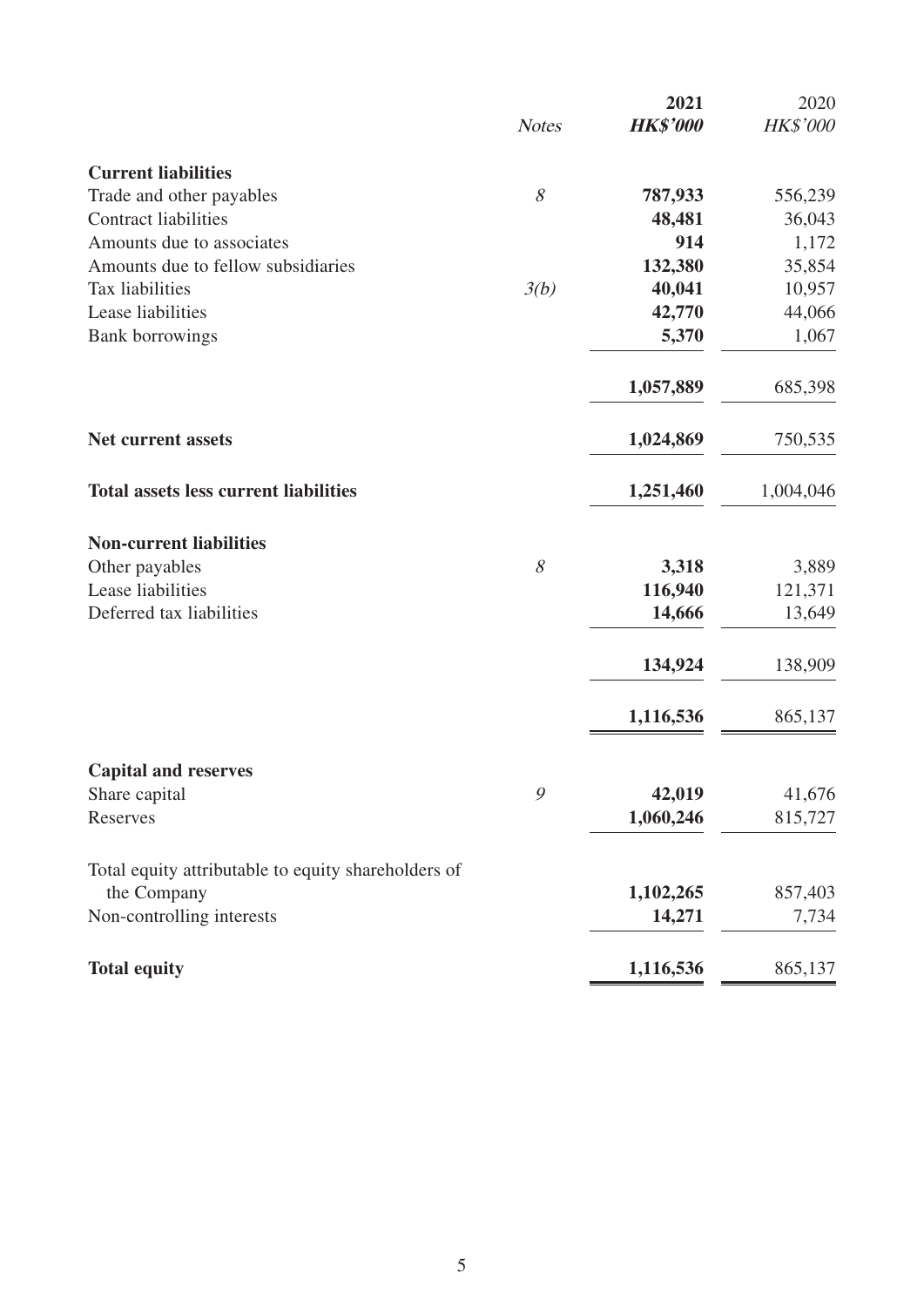#### **NOTES TO THE FINANCIAL INFORMATION**

#### **1. BASIS OF PREPARATION**

#### **(a) Statement of compliance**

This financial information have been prepared in accordance with all applicable Hong Kong Financial Reporting Standards ("**HKFRSs**"), which collective term includes all applicable individual HKFRSs, Hong Kong Accounting Standards ("**HKASs**") and Interpretations issued by the Hong Kong Institute of Certified Public Accountants ("**HKICPA**"), accounting principles generally accepted in Hong Kong and the requirements of the Hong Kong Companies Ordinance. This financial information also comply with the applicable disclosure provisions of the Rules Governing the Listing of Securities on The Stock Exchange of Hong Kong Limited.

The financial information for the year ended 31 December 2021 comprises the Group and the Group's interests in associates and joint ventures.

The HKICPA has issued certain amendments to HKFRSs that are first effective or available for early adoption for the current accounting period of the Group. Of these, the following developments are relevant to the Group for the current accounting period reflected in this financial information:

• Amendment to HKFRS 16, Covid-19-related rent concessions beyond 30 June 2021

Other than the amendment to HKFRS 16, the Group has not applied any new standard or interpretation that is not yet effective for the current accounting period. Impacts of the adoption of the amended HKFRSs are discussed below:

The Group previously applied the practical expedient in HKFRS 16 such that as lessee it was not required to assess whether rent concessions occurring as a direct consequence of the COVID-19 pandemic were lease modifications, if the eligibility conditions are met. One of these conditions requires the reduction in lease payments affect only payments originally due on or before a specified time limit. The 2021 amendment extends this time limit from 30 June 2021 to 30 June 2022

The Group has early adopted the 2021 amendment in this financial year. With the extended time limit, certain rent concessions that were previously ineligible for the practical expedient because of the original time limit, become eligible. Accordingly, these rent concessions, which were previously accounted for as lease modifications, are now accounted for as negative variable lease payments, and are recognised in profit or loss in the period in which the event or condition that triggers those payments occurred.

In accordance with the transitional requirements, the 2021 amendment has been applied retrospectively, with the cumulative effect of initial application recognised as an adjustment to the opening balance of retained profits at 1 January 2021.

There is no impact on the opening balance of equity at 1 January 2021. During the year, the Group is entitled to COVID-19-related rent concessions of HK\$236,000 (2020: HK\$2,044,000).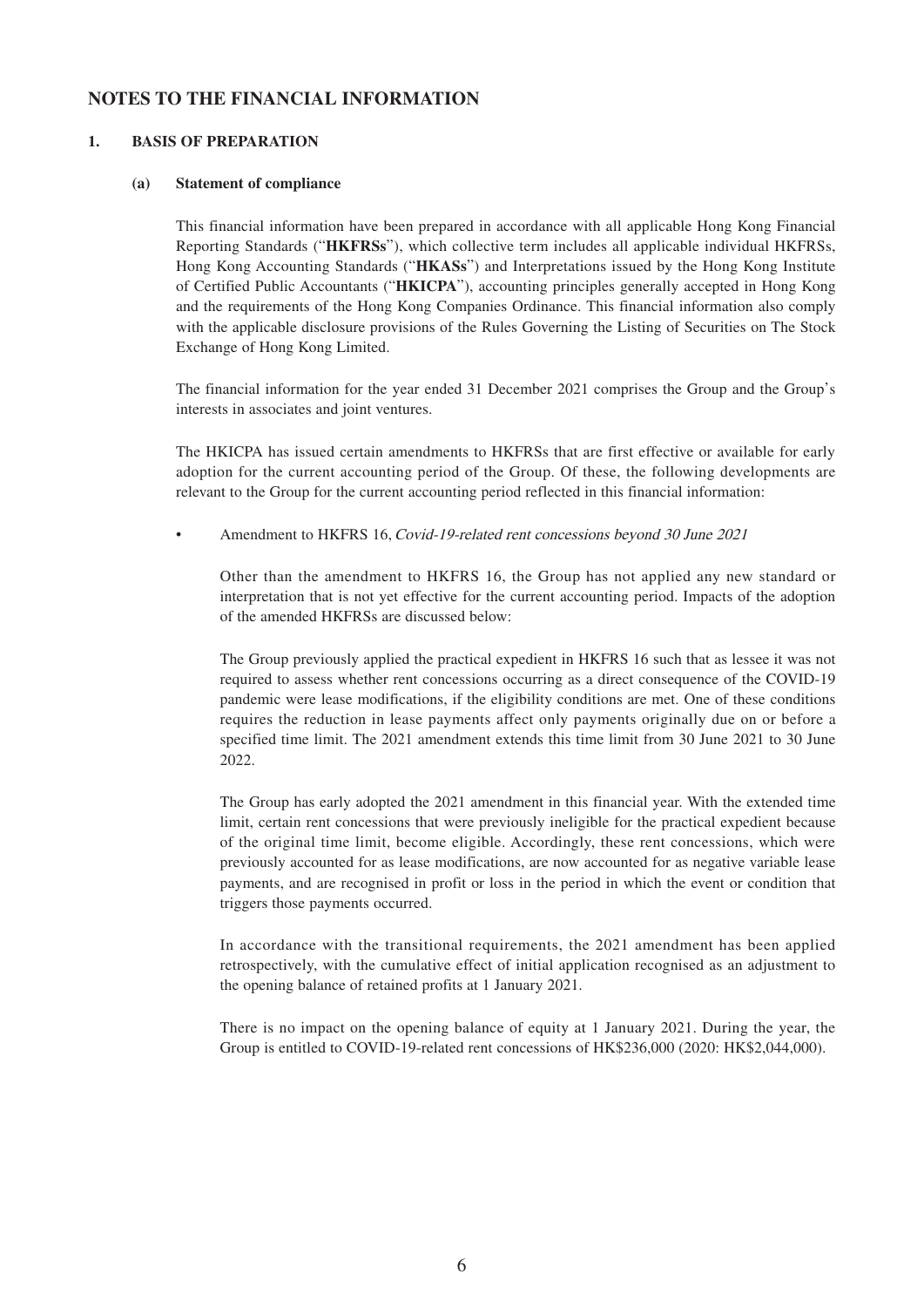#### **2. SEGMENT INFORMATION**

|                                      | <b>Segment revenue</b> |                 | <b>Segment results</b> |           |
|--------------------------------------|------------------------|-----------------|------------------------|-----------|
|                                      | 2021                   | 2020            | 2021                   | 2020      |
|                                      | <b>HK\$'000</b>        | <b>HK\$'000</b> | <b>HK\$'000</b>        | HK\$'000  |
| Operating and reportable segments    |                        |                 |                        |           |
| Air freight                          | 3,361,805              | 3,062,518       | 282,554                | 376,679   |
| Ocean freight                        | 2,004,190              | 817,371         | 214,419                | 97,668    |
| Logistics                            | 67,162                 | 82,778          | 7,445                  | 2,904     |
| International express and parcel     | 1,949,084              | 952,870         | 104,347                | 111,553   |
| Others                               | 174,186                | 132,576         | 36,667                 | 36,381    |
| Total                                | 7,556,427              | 5,048,113       | 645,432                | 625,185   |
| Other income                         |                        |                 | 17,124                 | 30,150    |
| Impairment loss on goodwill          |                        |                 | (15, 632)              |           |
| Impairment loss on Intangible assets |                        |                 | (464)                  |           |
| Other gains or losses                |                        |                 | (6, 644)               | (19, 732) |
| Unallocated corporate expenses       |                        |                 | (312,790)              | (345,970) |
| Share of results of associates       |                        |                 | 34                     | 82        |
| Share of results of joint ventures   |                        |                 | 1,035                  | 1,268     |
| Finance costs                        |                        |                 | (4,171)                | (4,889)   |
| Profit before taxation               |                        |                 | 323,924                | 286,094   |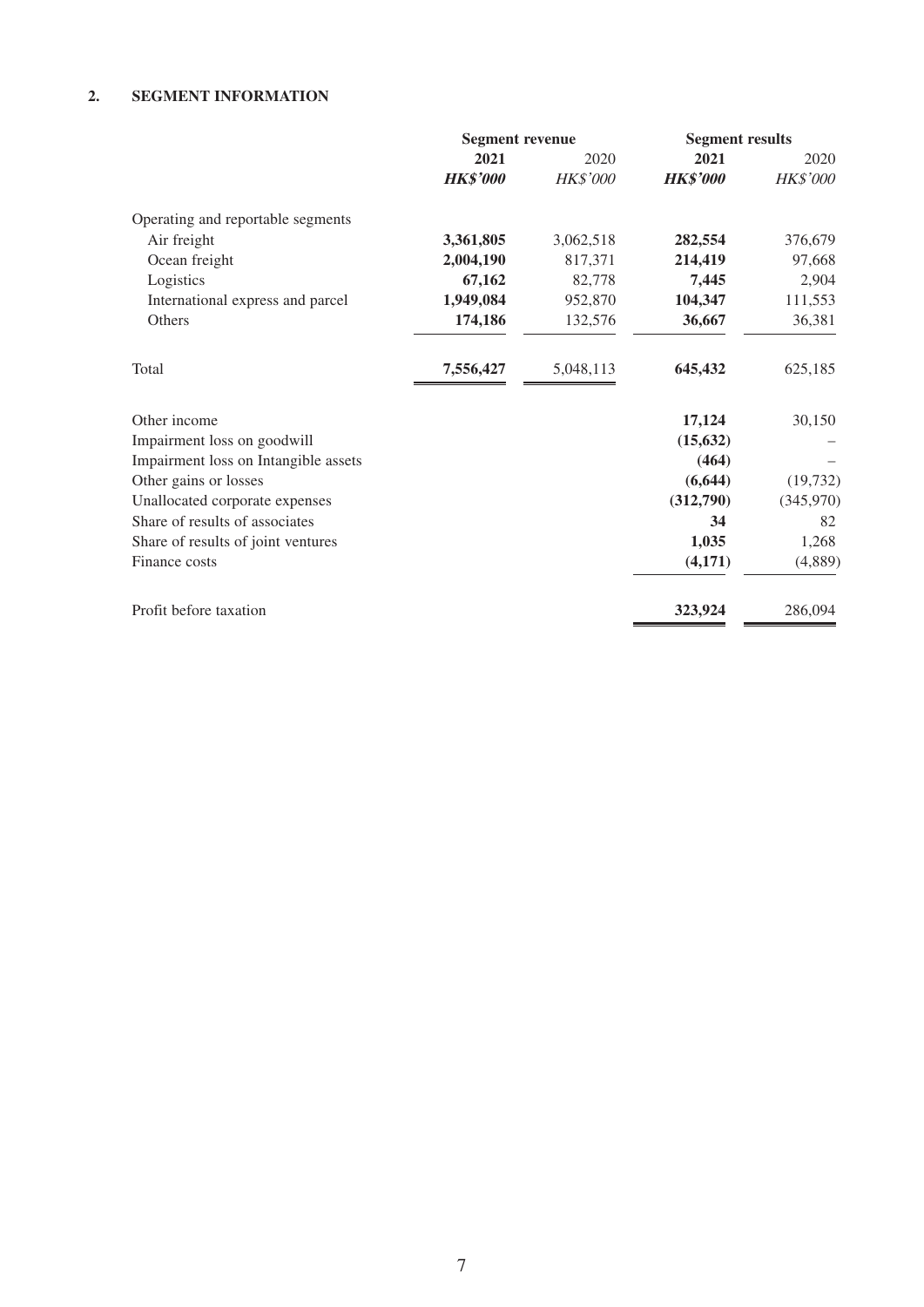#### **3. INCOME TAX**

(a) Taxation in the consolidated statement of profit or loss represents:

|                                                  | 2021            | 2020     |
|--------------------------------------------------|-----------------|----------|
|                                                  | <b>HK\$'000</b> | HK\$'000 |
| Current tax:                                     |                 |          |
| - Hong Kong Profits Tax                          | 23,513          | 8,154    |
| $-$ Enterprise Income Tax ("EIT") in the PRC     | 2,876           | 8,935    |
| - United States Corporate Income Tax             | 6,643           | 772      |
| - Vietnam Corporate Income Tax                   | 2,747           | 1,352    |
| - Thailand Corporate Income Tax                  | 2,518           | 4,510    |
| - Malaysia Corporate Income Tax                  | 1,078           | 2,745    |
| - Other jurisdictions                            | 2,352           | 2,255    |
|                                                  | 41,727          | 28,723   |
| Under (over) provision in respect of prior years |                 |          |
| - Hong Kong Profits Tax                          | (344)           | 182      |
| $- EIT$ in the PRC                               | 480             |          |
| - Other jurisdictions                            | 54              | (334)    |
|                                                  | 190             | (152)    |
| Withholding tax on dividend received             | 832             |          |
|                                                  | 42,749          | 28,571   |
| Deferred taxation                                | 2,932           | 1,650    |
|                                                  | 45,681          | 30,221   |

Hong Kong Profits Tax is calculated at 16.5% of the estimated assessable profits for both financial years.

Under the Law of the PRC on EIT (the "**EIT Law**") and Implementation Regulation of the EIT Law, the PRC subsidiaries of the Group is taxed at 25% for both financial years.

The corporate income tax in United States is calculated at 27% of assessable profit for both financial years.

The corporate income tax in Vietnam is calculated at 20% of the estimated assessable profit. Additionally, being a small and medium enterprise, the Vietnamese subsidiary is entitled to a 30% reduction in corporate income tax for both financial years, in accordance with the Vietnamese laws.

The corporate income tax in Thailand is calculated at 20% of assessable profit for both financial years.

The corporate income tax in Malaysia is calculated at 24% of the estimated assessable profit for both financial years.

Pursuant to the rules and regulations of the British Virgin Islands (the "**BVI**") and the Cayman Islands, the Group is not subject to any income tax in the BVI and the Cayman Islands.

Taxation arising in other jurisdictions is calculated at the rates prevailing in the relevant jurisdictions.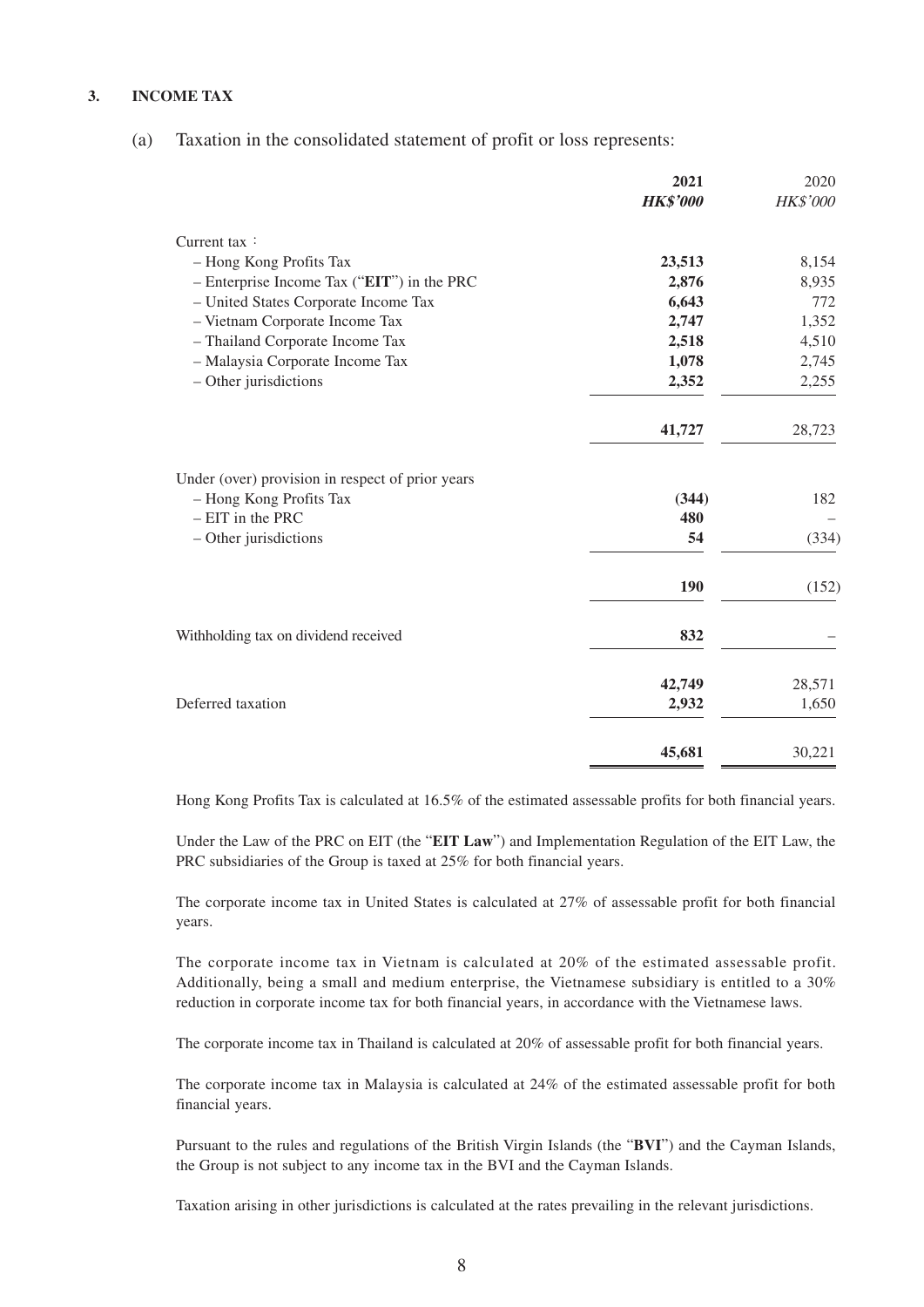(b) Current taxation in the consolidated statement of financial position represents:

|                                                       | 2021            | 2020            |
|-------------------------------------------------------|-----------------|-----------------|
|                                                       | <b>HK\$'000</b> | <b>HK\$'000</b> |
| Provision for Hong Kong Profits Tax for the year      | 23,513          | 8,154           |
| Provision for EIT in the PRC for the year             | 2,876           | 8,935           |
| Provision for tax in other jurisdictions for the year | 15,338          | 11,634          |
| Provisional tax paid                                  | (14,092)        | (17,518)        |
|                                                       | 27,635          | 11,205          |
| Balance of tax provision relating to prior years      | 8,581           | (2,670)         |
|                                                       | 36,216          | 8,535           |

#### **4. PROFIT FOR THE YEAR**

|                                                                         | 2021<br><b>HK\$'000</b> | 2020<br>HK\$'000 |
|-------------------------------------------------------------------------|-------------------------|------------------|
| Profit for the year has been arrived at after charging (crediting):     |                         |                  |
| Auditors' remuneration                                                  | 6,898                   | 6,562            |
| Depreciation of property, plant and equipment                           | 11,238                  | 10,905           |
| Depreciation of right-of-use assets                                     | 38,858                  | 46,938           |
| Impairment loss on goodwill*                                            | 15,632                  |                  |
| Impairment loss on intangible assets*                                   | 464                     |                  |
| Amortisation of intangible assets (included in administrative expenses) | 4,443                   | 4,164            |
| Allowance for expected credit losses on trade and other receivables     |                         |                  |
| recognised                                                              | 6,993                   | 9,390            |
| Less: Reversal of allowance for expected credit losses                  |                         |                  |
| on trade and other receivables                                          | (7,042)                 | (617)            |
|                                                                         |                         |                  |
| Net impairment loss (reversed)/recognised under expected                |                         |                  |
| credit loss model                                                       | (49)                    | 8,773            |
| Staff costs                                                             |                         |                  |
| Directors' emoluments                                                   | 12,658                  | 28,751           |
| Other staff costs                                                       |                         |                  |
| Staff costs excluding retirement benefit contributions                  | 279,004                 | 286,371          |
| Retirement benefit contributions                                        | 23,319                  | 19,986           |
| Equity-settled share-based payment                                      | 1,881                   | 8,275            |
| Total staff costs                                                       | 316,862                 | 343,383          |
| Gain on bargain purchase                                                |                         | (752)            |
| Gross rental income from investment properties                          | 354                     | 286              |
| Less: outgoings incurred which generated rental income                  | (77)                    | (51)             |
|                                                                         |                         |                  |
|                                                                         | 277                     | 235              |

<sup>\*</sup> OTX Logistics B.V. and its subsidiaries ("**OTX Logistics Holland Group**") is engaged in the provision of freight forwarding services in the Netherlands. During the year ended 31 December 2021, goodwill arose from the acquisitions of OTX Logistics Holland Group had been fully impaired and impairment loss of HK\$15,632,000 on goodwill and HK\$464,000 on intangible assets were recognised in the profit or loss.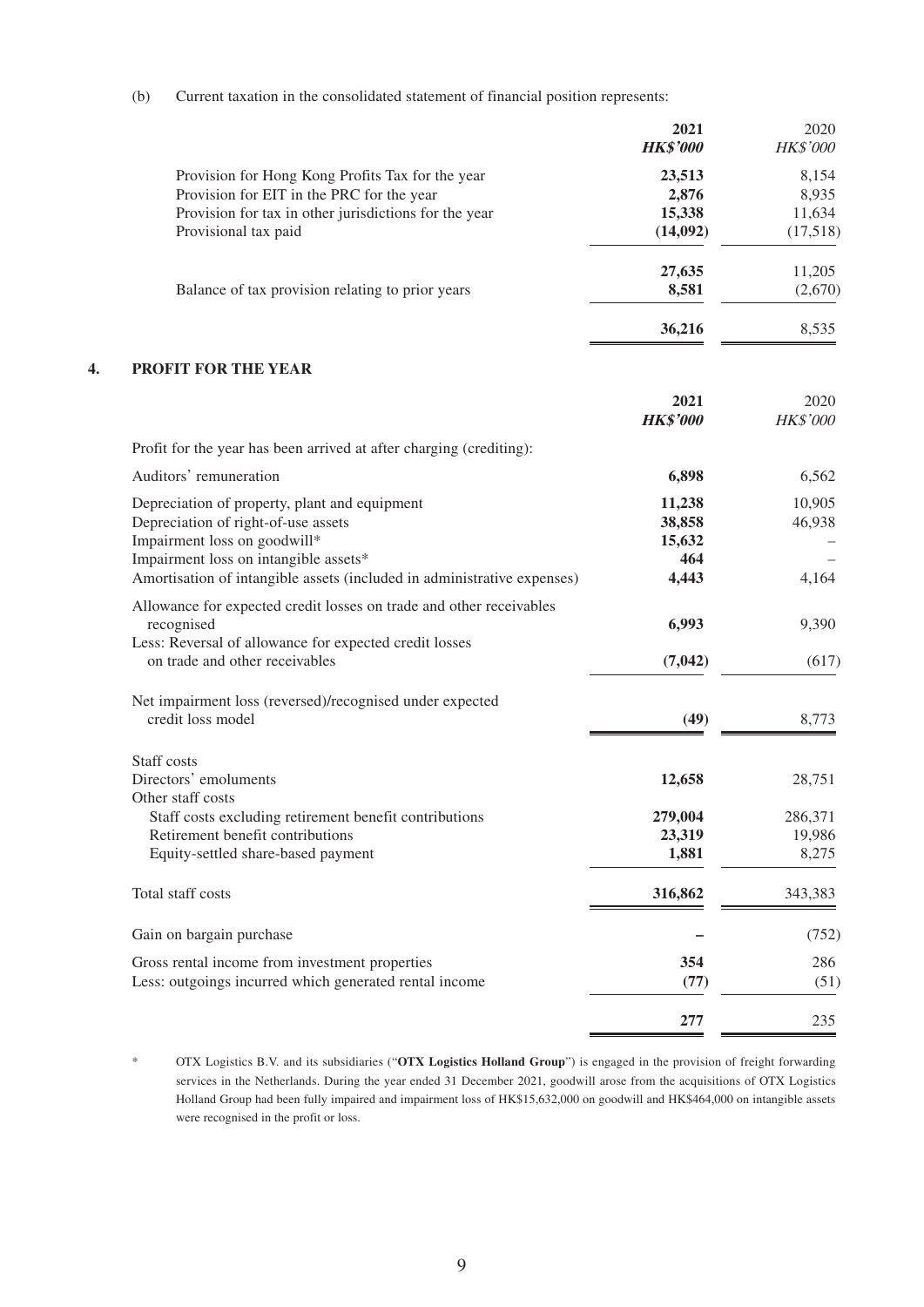#### **5. EARNINGS PER SHARE**

The calculation of the basic and diluted earnings per share attributable to equity shareholders of the Company is based on the following:

|                                                                                                                                  | 2021<br><b>HK\$'000</b> | 2020<br><b>HK\$'000</b> |
|----------------------------------------------------------------------------------------------------------------------------------|-------------------------|-------------------------|
| <b>Earnings</b>                                                                                                                  |                         |                         |
| Earnings for the purposes of basic and diluted earnings per share<br>(profit for the year attributable to equity shareholders of |                         |                         |
| the Company)                                                                                                                     | 273,377                 | 252,231                 |
|                                                                                                                                  | 2021                    | 2020                    |
| Number of shares                                                                                                                 |                         |                         |
| Weighted average number of ordinary shares for the purpose of                                                                    |                         |                         |
| basic earnings per share                                                                                                         | 415,705,507             | 414,560,000             |
| Effect of dilutive potential ordinary shares on share award plan                                                                 | 1,833,343               | 2,468,762               |
| Weighted average number of ordinary shares for the purpose of                                                                    |                         |                         |
| diluted earnings per share                                                                                                       | 417,538,850             | 417,028,762             |

#### **6. DIVIDEND**

Pursuant to the resolution passed by the shareholders of the Company at the Company's annual general meeting held on 10 June 2021, a final dividend of HK6.1 cents per ordinary share in respect of the FY2020, in an aggregate amount of HK\$25,422,000, was paid on 9 July 2021 to all shareholders whose names appeared on the register of members of the Company on 23 June 2021.

The Board recommended the payment of a final dividend of HK6.5 cents per ordinary share, in an aggregate amount of about HK\$27,312,000, in respect of the FY2021, which is subject to the approval of the shareholders of the Company at the annual general meeting of the Company (the "**AGM**") to be held on Thursday, 9 June 2022. The proposed final dividend is expected to be paid on Friday, 8 July 2022 to all shareholders whose names to be appeared on the register of members of the Company on Wednesday, 22 June 2022.

#### **7. TRADE RECEIVABLES**

The Group allows an average credit period of 30 days to its trade customers.

The following is an ageing analysis of trade receivables net of allowance for credit losses, based on the invoice date, which approximates the respective revenue recognition dates, at the end of the reporting period:

|               | 2021<br><b>HK\$'000</b> | 2020<br>HK\$'000 |
|---------------|-------------------------|------------------|
|               |                         |                  |
| $0 - 30$ days | 836,348                 | 516,850          |
| $31-60$ days  | 243,244                 | 182,501          |
| $61-90$ days  | 93,275                  | 54,174           |
| $91-180$ days | 37,775                  | 13,382           |
| Over 180 days | 1,728                   | 5,905            |
|               | 1,212,370               | 772,812          |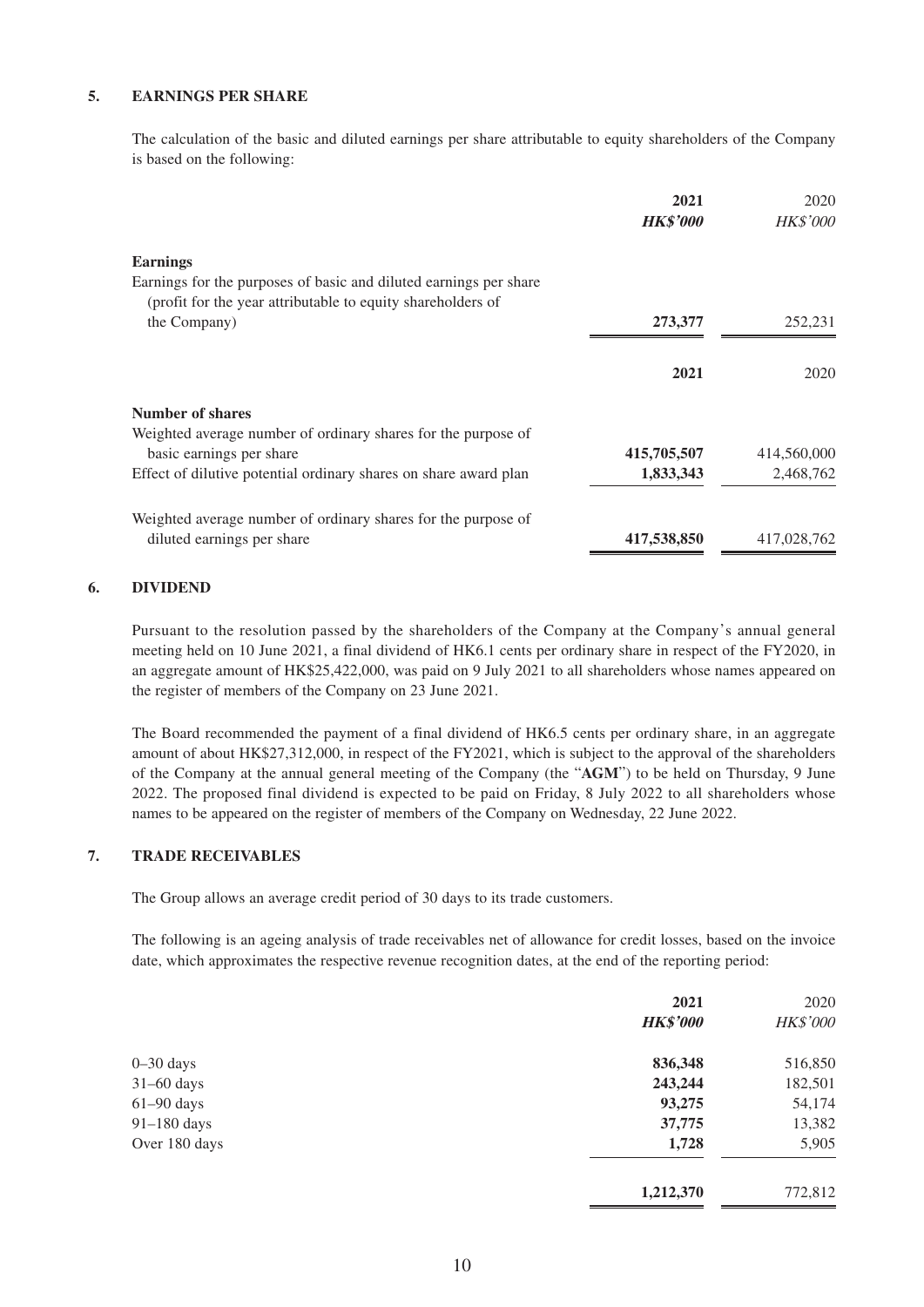#### **8. TRADE AND OTHER PAYABLES**

The following is an ageing analysis of trade payables based on the invoice date at the end of the reporting period:

|                                       | 2021            | 2020     |
|---------------------------------------|-----------------|----------|
|                                       | <b>HK\$'000</b> | HK\$'000 |
| Within 60 days                        | 450,802         | 325,199  |
| $61-180$ days                         | 38,876          | 36,428   |
| 181-365 days                          | 3,069           | 2,116    |
| $1-2$ years                           | 3,210           | 1,911    |
|                                       | 495,957         | 365,654  |
| Trade and other payables analysed as: |                 |          |
| - current                             | 787,933         | 556,239  |
| - non-current                         | 3,318           | 3,889    |
|                                       | 791,251         | 560,128  |

#### **9. SHARE CAPITAL**

|                                                             | Number of<br>ordinary shares | <b>Share</b><br>capital<br><b>HK\$'000</b> |
|-------------------------------------------------------------|------------------------------|--------------------------------------------|
| Ordinary shares of HK\$0.10 each                            |                              |                                            |
| Authorised:                                                 |                              |                                            |
| At 1 January 2020, 31 December 2020, 1 January 2021 and     |                              |                                            |
| 31 December 2021                                            | 2,000,000,000                | 200,000                                    |
| <b>Issued and fully paid:</b>                               |                              |                                            |
| At 1 January 2020, 31 December 2020 and 1 January 2021      | 416,760,000                  | 41,676                                     |
| Issue of shares upon exercise of equity-settled share-based |                              |                                            |
| payment                                                     | 3,430,000                    | 343                                        |
| At 31 December 2021                                         | 420,190,000                  | 42,019                                     |

The shares issued rank pari passu with other shares in issue in all respects.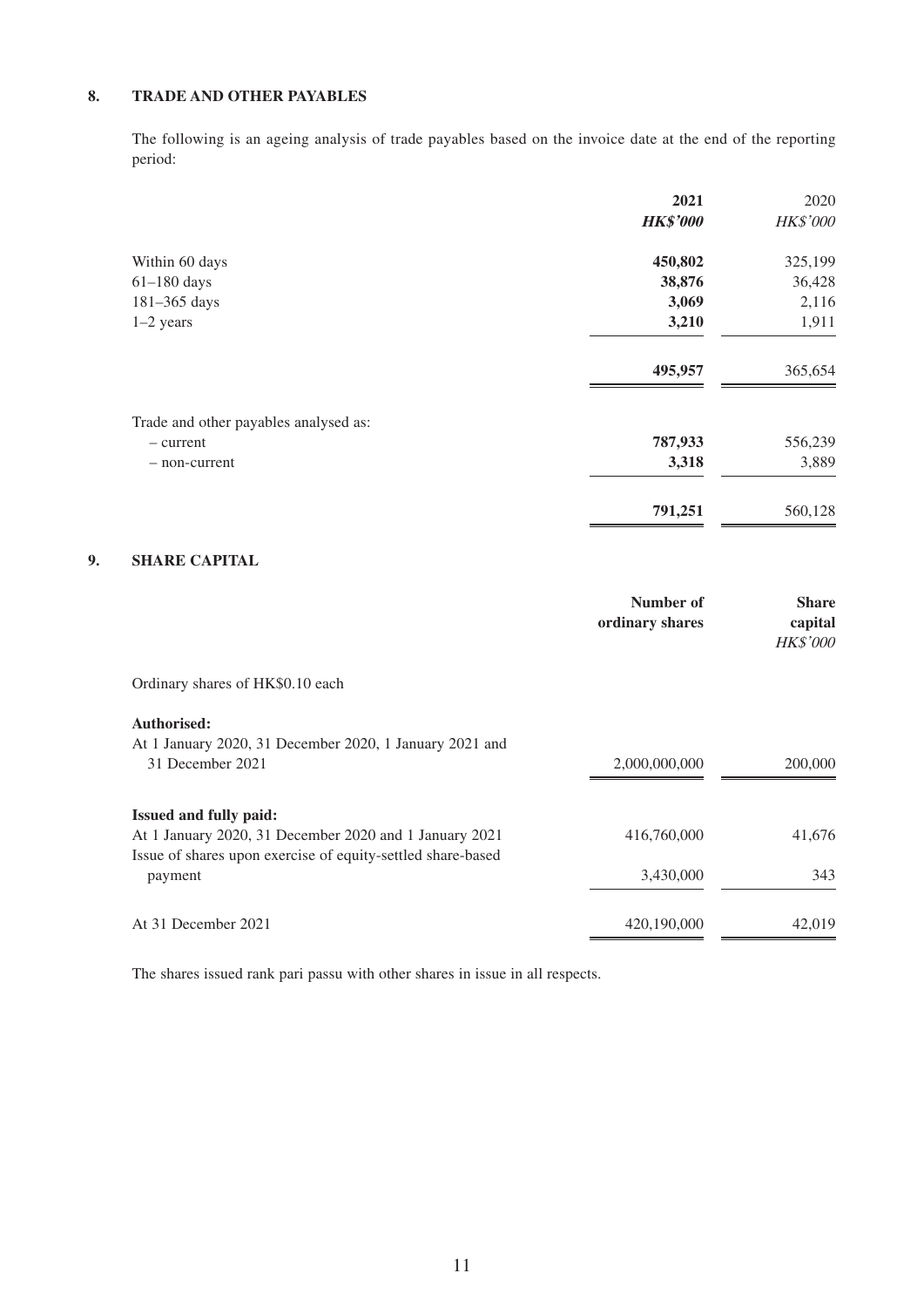#### **MANAGEMENT DISCUSSION AND ANALYSIS**

#### **Business Review**

The Board announces the audited annual results of the Group for the FY2021. During the FY2021, the global economy and consumption have recovered significantly due to the overall easing of the pandemic and the introduction of relevant economic stimulus measures. The demand for international logistics has also rebounded driven by the strong momentum of demand. The Company's business has improved compared to last year supported by various factors.

Although several variants of the Coronavirus Disease ("**COVID-19**") that emerged in 2021 once threatened the pandemic prevention and control results, global major economies are gradually shaking off the impact of the pandemic. According to the Global Economic Outlook released by the World Bank, global economic growth is expected to moderate at 4.1% in 2022 after rebounding to 5.5% in 2021, and output and investment in developed economies are expected to return to prepandemic level in 2022. Therefore, the Group remains cautiously optimistic about the impact of the pandemic on the market and business in 2022. In particular, the Group states a number of important factors in respect of the impact of pandemic in both 2021 and 2022 herein.

## **Despite of the sustained impact of the pandemic in the short term, logistics service demand for pandemic-related products is strong**

Given different anti-pandemic measures in some major economies around the world, the global demand for personal protective supplies may decrease as compared to that in 2021. However, due to the large-scale spread of Omicron, the demand for some special supplies, such as personal COVID-19 testing kits, remains strong. In this regard, the Company believes that in the short term, the pandemic will keep driving up some direct logistics demand. Besides, due to the prospective new variants and future variants of COVID-19, the Company believes that in the short term, it is unlikely that travel restriction and control induced by the pandemic would be completely lifted, and there will still be great uncertainty in the provision of global production and international logistics services.

## **Changes in consumption habits under the pandemic will further promote the development of e-commerce**

As the pandemic persists, some countries maintain the social distancing or even city blockade to prevent the pandemic. Therefore, e-commerce remains to be one of the important channels to satisfy consumers' daily consumption. Meanwhile, as the entry into force of the Regional Comprehensive Economic Partnership (RCEP), various policies have been launched to promote regional trade facilitation, which will once again promote the development of cross-border e-commerce. Therefore, the Company believes that e-commerce will maintain a high growth rate, and the trend will maintain for several years.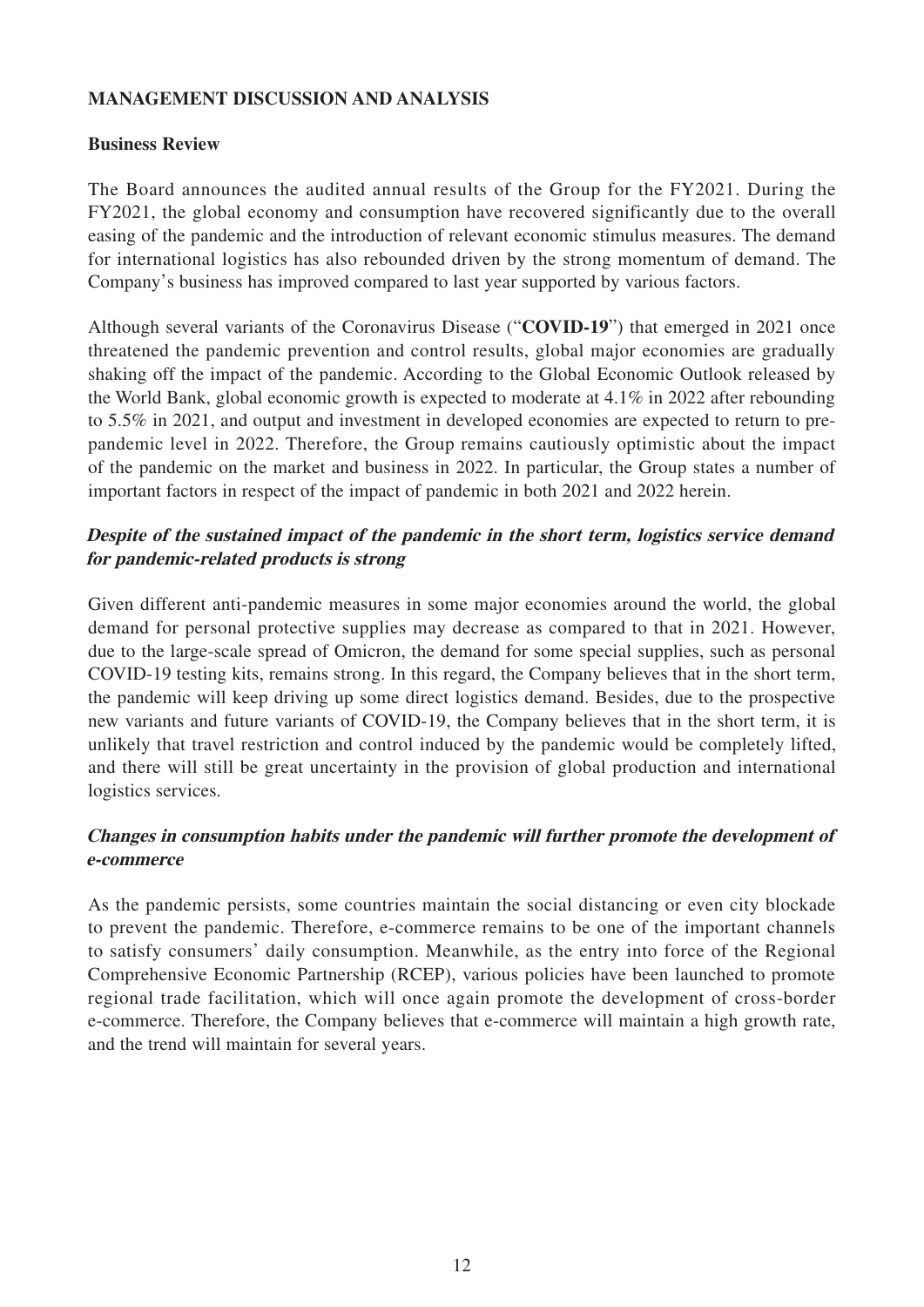#### **Made-in-China keeps driving the growth of China's export**

It will be difficult that the global industrial chain continuously affected by the pandemic will recover in the short term. Therefore, the global economy remains strongly dependent on the Chinese industrial chain. In 2021, China's imports and exports achieved rapid growth, and the total value of goods imports and exports increased by 21.4% year on year. In the meantime, both the growth rates of China's exports to the EU and Africa exceeded 20%, and the growth rate of its exports to Latin America exceeded 40%. Therefore, the Company believes that the impact of the pandemic will be difficult to get rid of, but the recovery of the global economy will further strengthen their dependence on Chinese manufacturing, while promoting further rapid growth of Chinese exports.

## **Financial Results**

The Group recorded revenue of about HK\$7,556.4 million during the FY2021 (FY2020: about HK\$5,048.1 million), representing an increase of about 49.7% from FY2020. Gross profit amounted to about HK\$792.8 million during the FY2021 (FY2020: about HK\$772.6 million), representing an increase of about 2.6% from FY2020. Gross profit margin during the FY2021 was about 10.5% (FY2020: about 15.3%). Net profit was about HK\$278.2 million during the FY2021 (FY2020: about HK\$255.9 million), representing an increase of about 8.7% from FY2020 while the net profit attributable to equity shareholders of the Company increased by about 8.4% from FY2020 to about HK\$273.4 million during the FY2021 (FY2020: about HK\$252.2 million). The increase in profit attributable to equity shareholders of the Company was mainly attributable to (a) substantial increase in the revenue and profit contributed by the ocean freight segment due to the increase in the demand of sea container space and ocean container freight rates; and (b) the better control over expenses of the Group.

#### **Segmental Analysis**

The Group's core businesses comprises air and ocean freight forwarding, complemented by the ancillary and contract logistics services (including warehousing, distribution and customs clearance), international express and parcel services and other businesses (comprising combine shipments, trucking, general sales agency and hand-carry services). The comprehensive range of services offered by the Group enables the Group to meet diverse customers' needs and provide cross-selling opportunities.

## **Air Freight**

The air freight forwarding business continued to constitute the largest business segment of the Group, representing about 44.5% of the Group's total revenue during the FY2021 (FY2020: about 60.7%). It principally involves arranging shipment upon receipt of booking instructions from customers, obtaining cargo space from airlines, preparing the relevant documentation, and upon delivery to the destination, arranging customs clearance and cargo handling. The Group is well recognised in the logistics industry, having received numerous accolades from international organisations and major airlines since 2000, including "Top Agent Award" from Cathay Pacific Cargo each year since 2006. Consequently, the Group has become the preferred business partner of renowned companies from around the world, hailing from the garment, footwear and electronic industries, delivery of small parcels for e-commerce business and among others.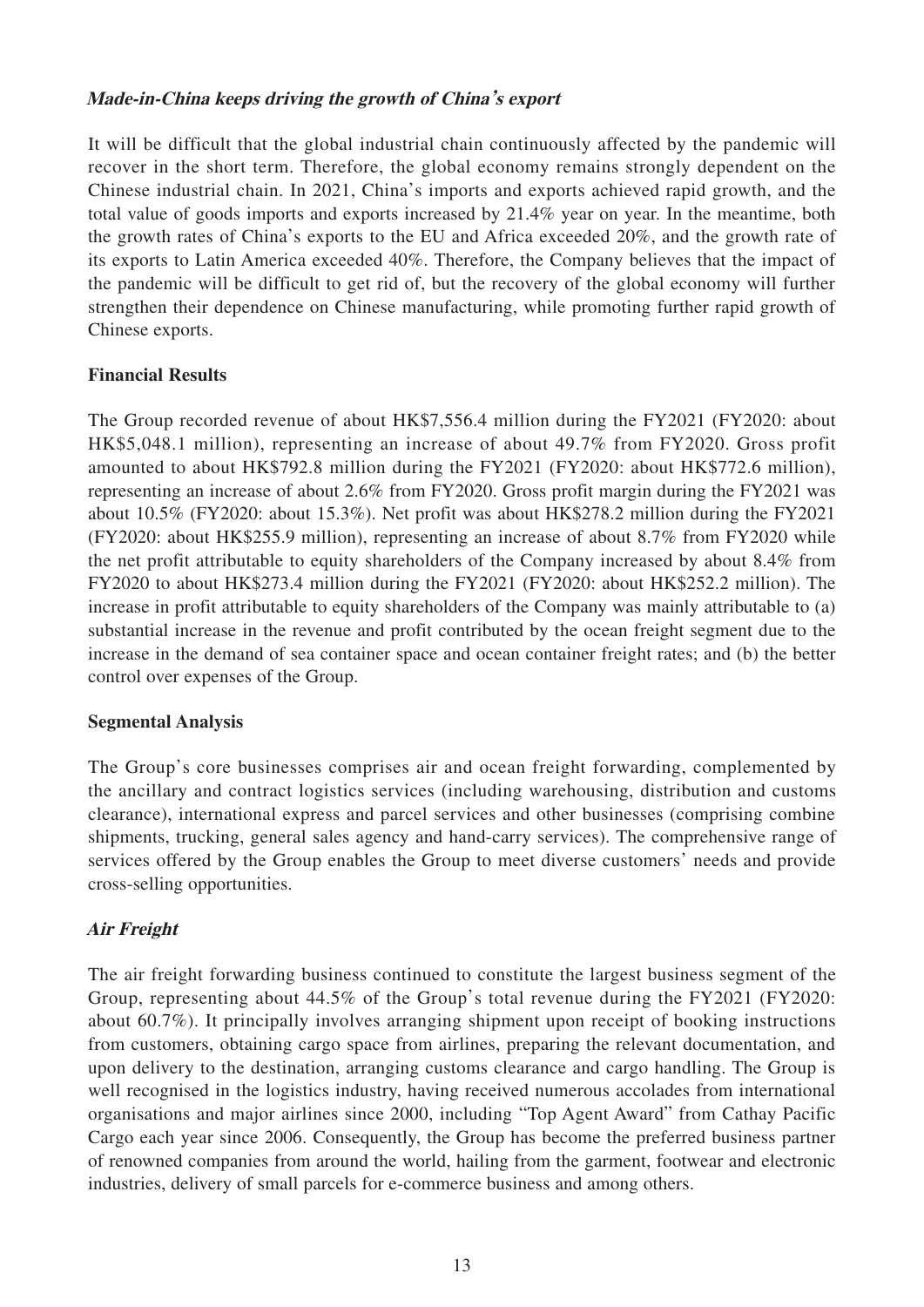During the FY2021, the air freight forwarding business recorded revenue of about HK\$3,361.8 million (FY2020: about HK\$3,062.5 million), representing an increase of about 9.8% as compared to FY2020. Gross profit of the segment decreased from about HK\$455.2 million during the FY2020 to about HK\$354.6 million during the FY2021, representing a decrease of about 22.1% as compared to FY2020, which was primarily attributable to the increase in air freight rate caused by the shortage in supply of cargo space resulting from COVID-19 pandemic and related restrictive measures. In respect of air import and export tonnage, the Group noted a total increase of tonnage of about 5.2% for the FY2021 when compared to the FY2020.

## **Ocean Freight**

Contributing about 26.5% of the Group's total revenue during the FY2021 (FY2020: about 16.2%), the ocean freight forwarding business principally involves organising shipments, arranging customs clearance and haulage services. The established relationships with trade partners and shipping lines, together with the in-house tailored freight operations system, have enabled the Group to capture the ocean freight market growth. During the FY2021, revenue of ocean freight segment increased significantly by about 145.2% to about HK\$2,004.2 million (FY2020: about HK\$817.4 million). Gross profit increased to about HK\$264.3 million during the FY2021 (FY2020: about HK\$138.5 million), representing an increase of about 90.8% as compared to FY2020. During the FY2021, the Group noted an increase of tonnage of about 0.9% in respect of ocean freight shipping volume handled by the Group. The substantial increase in the revenue and profit contributed by the ocean freight segment is due to the overall increase in the demand of sea container space and the selling price of sea container space under COVID-19 pandemic.

## **Ancillary and Contract Logistics Services**

Accounting for about 0.9% of the Group's total revenue during the FY2021 (FY2020: about 1.6%), the ancillary and contract logistics services segment includes warehousing, distribution and customs clearance. Warehousing includes pick and pack, labelling, quality inspection, sorting, pick-up and delivery services for export shipments from the shipper's location to the outgoing port and delivery of import shipments from arrival at the incoming port to the consignee's location. It is supported by the Group's information technology platform, which allows customers to conveniently trace inventory levels, incoming and outgoing shipments and other information online. Revenue generated from this segment was about HK\$67.2 million during the FY2021 (FY2020: about HK\$82.8 million), representing a decrease of about 18.8% as compared to FY2020.

#### **International Express and Parcel Services**

International express and parcel services which mainly consist of cross-border small parcels business is one of the Company's emerging businesses in recent years and also one of the Company's important strategic segments to respond to the booming of global cross-border e-commerce. It represents about 25.8% of the total revenue of the Group for the FY2021 (FY2020: about 18.9%). The Company pays continuous attention to the cross-border e-commerce market and consumer needs, and provides high-quality cross-border parcel logistic services for e-commerce platforms, merchants, and consumers.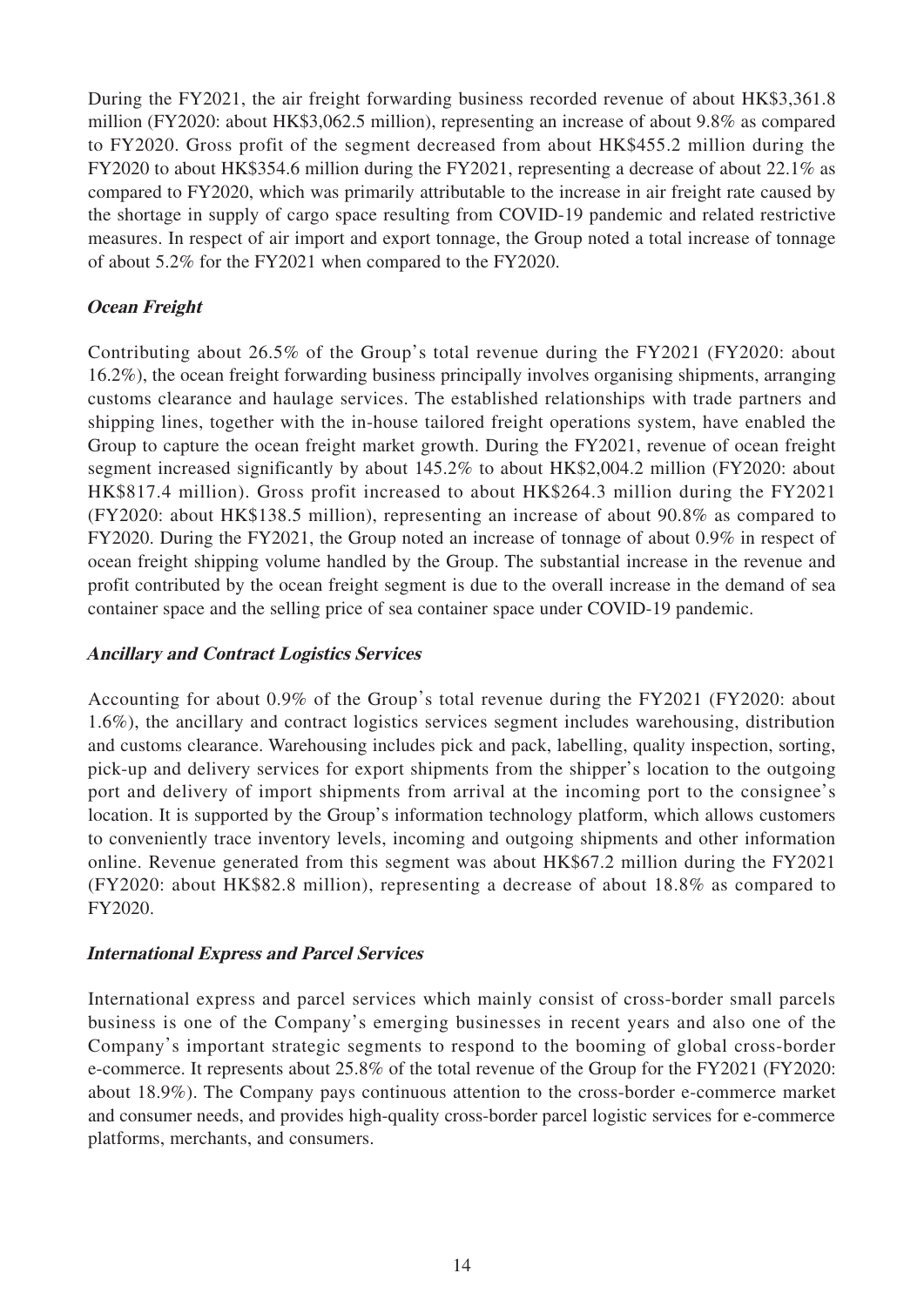The Group responded actively to changes in markets and competitive landscapes and proactively developed the international express and parcel services market during the FY2021. Benefiting from the rapid development of e-commerce in Southeast Asia, the continuous deepening of the cooperation with Hangzhou Cainiao Supply Chain Management Co., Limited and the development of new customers, revenue from international express and parcel services increased from about HK\$952.9 million during the FY2020 to about HK\$1,949.1 million during the FY2021, representing a significant increase of about 104.5%. During the FY2021, the Group has completed the delivery of about 136.1 million units in international express and parcel business (FY2020: about 77.5 million).

During the FY2021, the gross profit of international express and parcel services decreased to about HK\$110.9 million (FY2020: about HK\$114.4 million) representing a drop of about 3.1%, which was primarily attributable to the increase in air freight price and chartering cost caused by the shortage in supply of cargo space resulting from COVID-19 pandemic and related restrictive measures.

## **Others**

The other businesses include combined shipments, trucking, e-commerce business and handcarry services, the latter of which involves time sensitive shipments that allow the Group to charge higher fees and consequently benefit from higher profits. During the FY2021, the other businesses recorded revenue of about HK\$174.2 million (FY2020: about HK\$132.6 million), representing an increase of about 31.4% as compared to FY2020, and gross profit of about HK\$36.7 million (FY2020: about HK\$36.4 million), representing an increase of about 0.8% as compared to FY2020.

#### **Liquidity and Financial Resources**

The Group has centralised financing policies and control over all its operations which enables the Group to have a tight control of treasury operations and lower average cost of funds.

The Group's working capital as at 31 December 2021 was about HK\$1,024.9 million, representing a significant increase of about 36.6% from about HK\$750.5 million as at 31 December 2020. The current ratio of the Group decreased from about 2.10 times as at 31 December 2020 to about 1.97 times as at 31 December 2021. As at 31 December 2021, the Group's bank balances and cash amounted to about HK\$567.8 million, representing an increase of about 15.4% from about HK\$491.9 million as at 31 December 2020. For the FY2021, the Group had operating cash inflow of about HK\$152.5 million (FY2020: operating cash inflow of about HK\$322.9 million). As at 31 December 2021, the Group's outstanding bank borrowings amounted to about HK\$5.4 million (as at 31 December 2020: about HK\$1.1 million). The gearing ratio of the Group, calculated as total bank borrowings divided by total equity, was about 0.5% as at 31 December 2021 (as at 31 December 2020: 0.1%). As at 31 December 2021 and 2020, the Group maintained a net cash position. The Group will continue to secure financing as and when the need arises.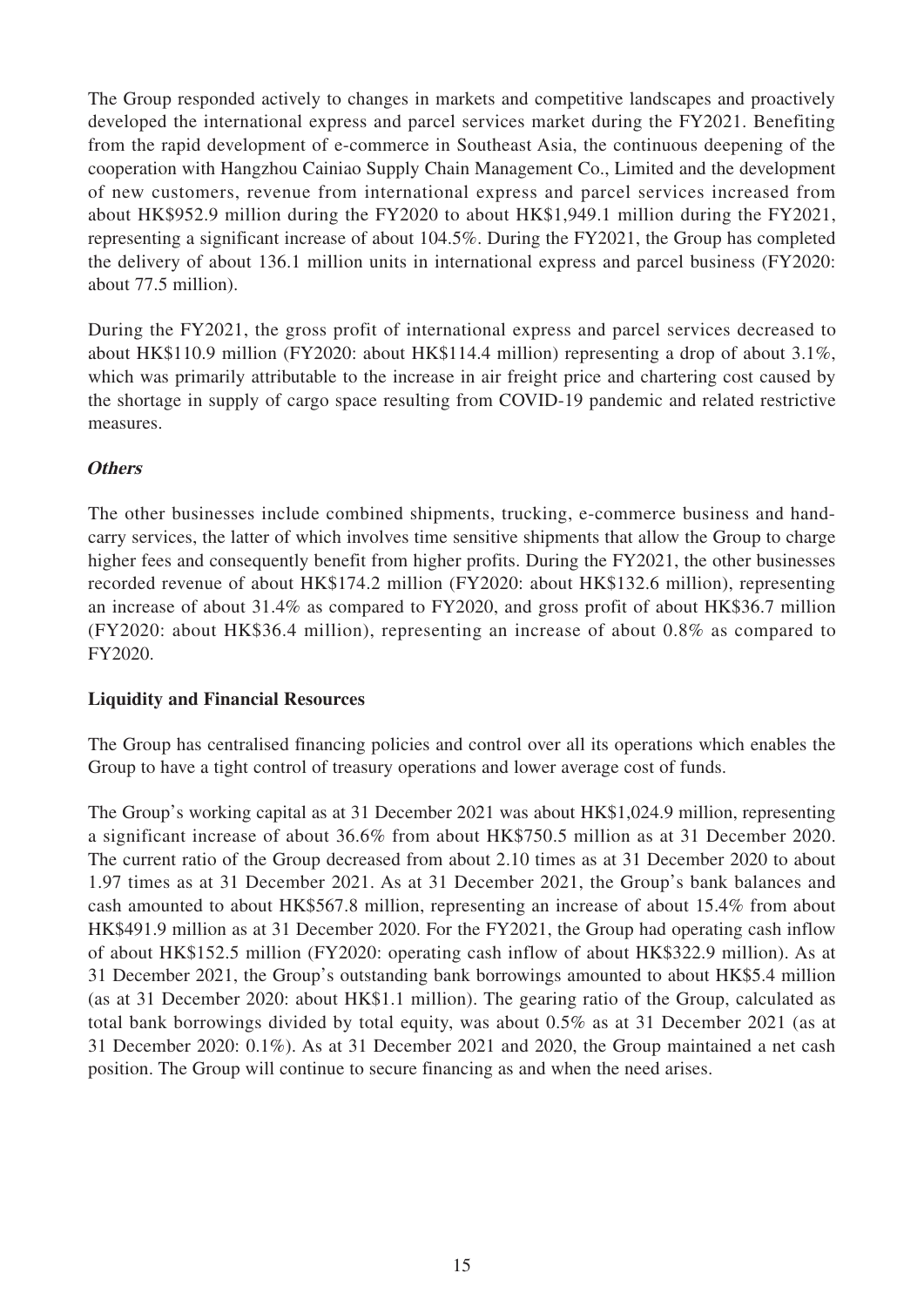#### **Foreign Exchange Risk**

In light of the nature of the Group's business, the Group is exposed to various foreign currency risks including RMB, USD, RM, SGD, THB, INR, EUR, GBP, CAD, JPY, VND, IDR, HUF, AED and TWD among which, RMB, EUR and USD are mostly used in the Group's business apart from HK\$. Nevertheless, the Group's operations are predominately subject to the fluctuations of RMB since HK\$ is pegged to USD. The Group did not use any derivative contracts to hedge against its exposure to currency risk during the FY2020 and the FY2021. The Group continued to exercise a strict control policy and did not engage in any speculative trading in debt securities or financial derivatives during the FY2021.

#### **Significant investments**

During the FY2021, the Group did not hold any material investments.

## **Capital Expenditure Commitments**

As at 31 December 2021, the Group did not have any capital expenditure commitments.

The contingent consideration of HK\$250,000 as at 31 December 2020, which was determined based on the future financial performance and settlement of certain outstanding account receivables of Best Loader Logistics Company Limited ("**Best Loader HK**"), has been fully settled by the Group during the FY2021.

Please refer to the announcements of the Company dated 5 May 2017, 3 August 2018, 15 March 2019, 30 March 2020, 4 August 2020 and 4 August 2021 for further details.

#### **Performance Guarantees**

#### **In Relation to the Acquisition of the Entire Issued Shares of Best Loader HK**

On Time Worldwide Logistics Limited ("**OT BVI**"), a direct wholly-owned subsidiary of the Company, as purchaser, entered into a sale and purchase agreement on 5 May 2017 (the "**Sale and Purchase Agreement**") with Air Partner Logistics Company Limited, as vendor (the "**Vendor**") and Ms. Chan Yi Lam, as guarantor for the Vendor (the "**Guarantor**"), in relation to the acquisition of the entire issued shares of Best Loader HK. Pursuant to the Sale and Purchase Agreement, the Vendor undertakes and guarantees to OT BVI that (i) the net assets value of Best Loader HK for the year ended 31 December 2017 in accordance with Hong Kong Financial Reporting Standards ("**HKFRS**"), which shall be verified by the Company's auditor (the "**2017 Accounts**"), will be no less than HK\$3.0 million (the "**2017 NAV Guarantee**"); (ii) the net assets value of Best Loader HK for the year ended 31 December 2018 in accordance with HKFRS, which shall be verified by the Company's auditor (the "**2018 Accounts**"), will be no less than HK\$4.7 million (the "**2018 NAV Guarantee**"); and (iii) the net assets value of Best Loader HK for the year ended 31 December 2019 in accordance with HKFRS, which shall be verified by the Company's auditor (the "**2019 Accounts**"), will be no less than HK\$7.1 million (the "**2019 NAV Guarantee**").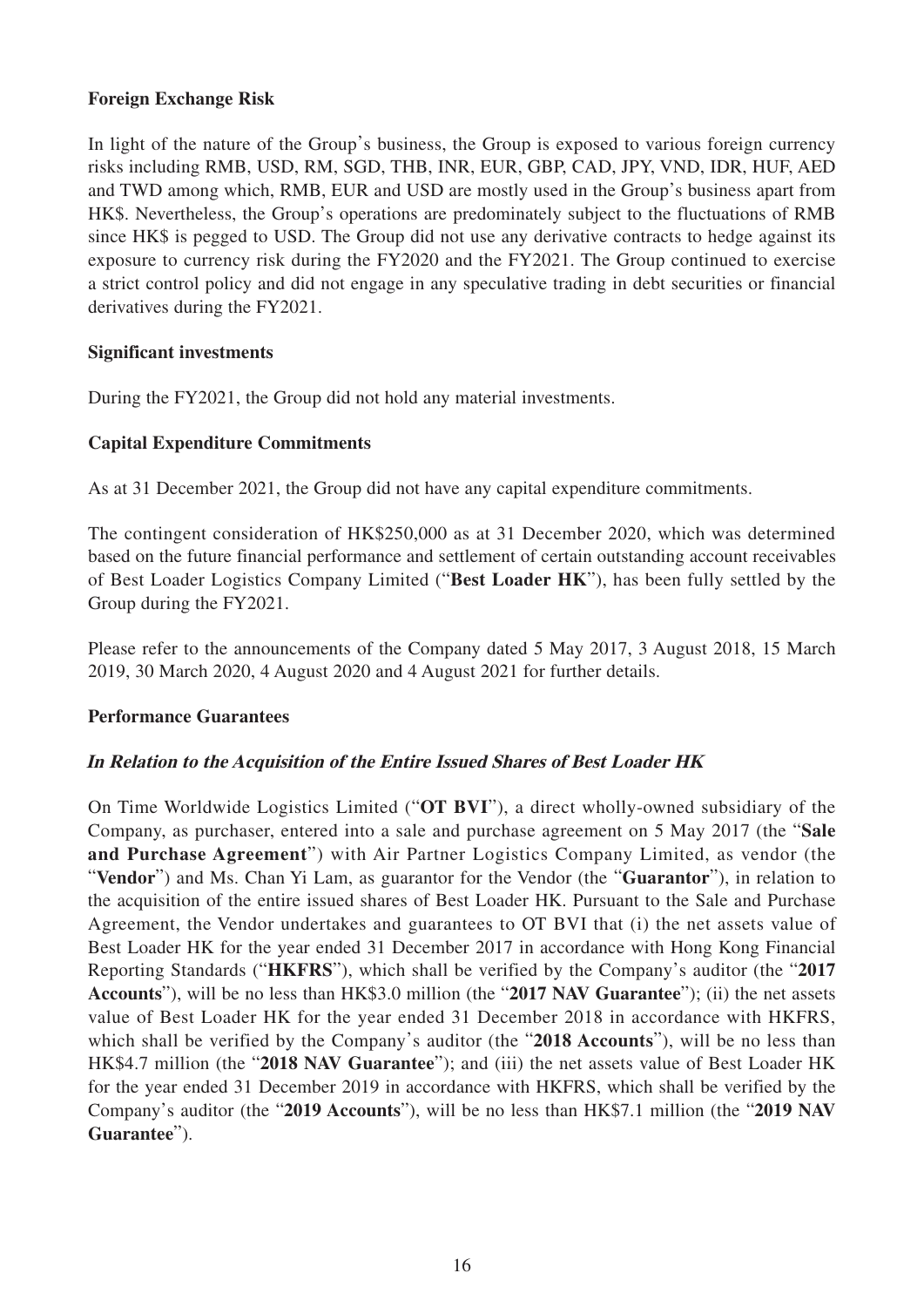After the determination of the 2017 Accounts, the 2018 Accounts and the 2019 Accounts, respectively, OT BVI shall pay to the Vendor the remaining balance of the purchase price in the following manner: (i) HK\$300,000 to the Vendor if the 2017 NAV Guarantee is fulfilled; (ii) HK\$250,000 to the Vendor if the 2018 NAV Guarantee is fulfilled; and (iii) HK\$250,000 to the Vendor if the 2019 NAV Guarantee is fulfilled.

Given that the 2017 NAV Guarantee and the 2018 NAV Guarantee had been fulfilled, OT BVI had paid to the Vendor in aggregate of HK\$550,000 in cash as payment of part of the consideration for the Sale and Purchase Agreement. On 4 August 2020, OT BVI and, amongst others, the Guarantor entered into a supplemental agreement to the Sale and Purchase Agreement (the "**Supplemental Agreement**") in relation to the payment of the final part of the consideration for the Sale and Purchase Agreement of HK\$250,000 (the "**Final Instalment**") and the settlement of certain outstanding accounts receivables of Best Loader HK which amounted to approximately HK\$2.0 million (the "**Outstanding Accounts Receivables**"). Under the Supplemental Agreement, it was agreed that the payment date of the Final Instalment shall be extended to 4 August 2021 (the "**Deadline**") and such payment is conditional upon Best Loader HK having received the Outstanding Accounts Receivables of aggregate amounts exceeding HK\$300,000 as of the Deadline. Best Loader HK has received the outstanding Accounts Receivables of aggregate amounts exceeding HK\$300,000 as at the Deadline. As such, OT BVI has paid the Final Installment to the Vendor.

Please refer to the announcements of the Company dated 5 May 2017, 3 August 2018, 15 March 2019, 30 March 2020, 4 August 2020 and 4 August 2021 for further details in respect of the acquisition, update on the fulfillment of performance guarantees and the Supplemental Agreement.

#### **Charge on Assets**

As at 31 December 2021, the Group had pledged the following assets to secure certain banking facilities representing guarantees on payment to certain airline suppliers of the Group for the Group's cargo space purchase and bank borrowings granted to the Group:

|                                                     | 2021<br><b>HK\$'000</b> | 2020<br><b>HK\$'000</b> |
|-----------------------------------------------------|-------------------------|-------------------------|
| Financial asset at fair value though profit or loss | 869                     | 896                     |
| Debt investment at amortised cost                   | 7,069                   | 7,463                   |
| Pledged bank deposits                               | 10,768                  | 7,633                   |
|                                                     | 18,706                  | 15,992                  |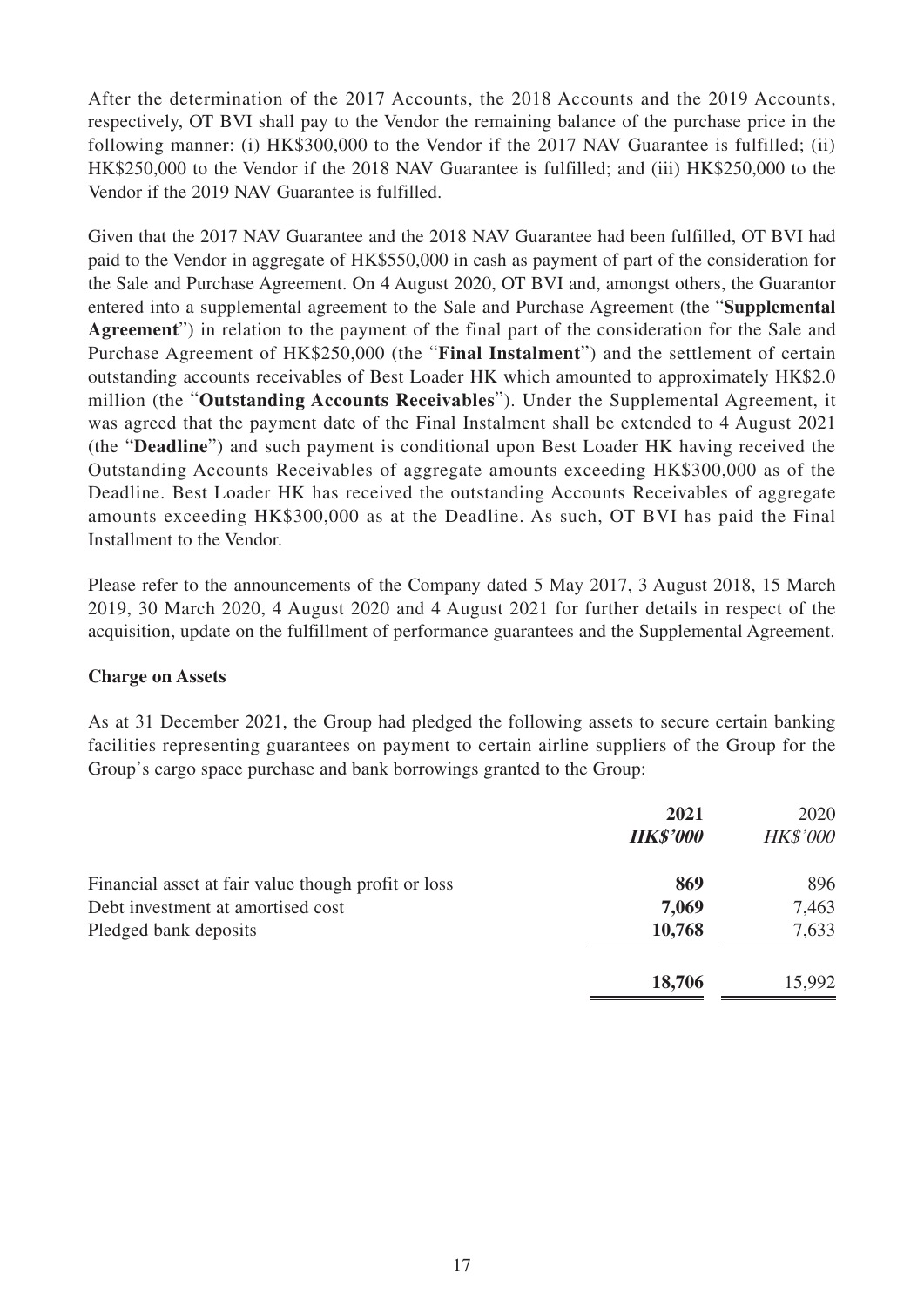## **EVENTS AFTER THE REPORTING PERIOD**

There were no events causing material impact on the Group from 31 December 2021, being the end of the reporting period to the date of this announcement.

## **MATERIAL ACQUISITIONS AND DISPOSAL OF SUBSIDIARIES AND ASSOCIATED COMPANIES**

On 1 January 2021, OT BVI entered into the sale and purchase agreement with Ms. He Xiaoli, pursuant to which Ms. He Xiaoli has agreed to sell, and OT BVI has agreed to purchase, the 1,800 ordinary shares in On Time Worldwide Logistics Ltd. ("**OT Korea**"), representing 3% of the entire issued shares in OT Korea, at the consideration of HK\$750,000, subject to and in accordance with the terms and conditions of the sale and purchase agreement. Upon completion, the Group's interest in OT Korea is 51% and OT Korea became an indirect non-wholly owned subsidiary of the Company.

Saved as disclosed, there was no material acquisition or disposal of subsidiaries, associates or joint ventures of the Company during the FY2021.

## **PROSPECTS**

Looking forward to 2022, the Company believes that this year will maintain the promising trend of 2021, the global economy will continue to recover, and the pandemic will be brought under further control until its impact is eliminated. According to the 2022 World Economic Situation and Prospects report, the global output is expected to grow by 4.0% in 2022. The report highlighted that, driven by strong growth in consumer spending and return of capital flows, the economic recovery was strong in 2021 and commodity trade surpassed pre-pandemic levels. However, the potential impact of macro factors on the business of the Group cannot be ignored. The rising inflationary pressure in many economies has brought additional risks to the economic recovery. Meanwhile, the new wave of outbreaks caused by the Omicron variant of the COVID-19 posed new challenges, which is expected to increase the pandemic-induced mortality and economic losses. In conclusion, the Company remains cautiously optimistic about the overall circumstances in 2022, in particular:

## **There remain direct and potential risks of the pandemic, and global economy recovery continues to face uncertainties**

Due to the sustained impact and constant emergence of new variants, there remains negative prospects for the recovery of the global economy. According to the forecast of the International Monetary Fund, the inflation fueled by the pandemic will be more severe in 2022, and the rise of consumer prices will lead to sluggish consumption, thereby affecting the overall recovery progress of economy. Accordingly, the impact of the pandemic had been transforming from direct impact as in two years ago to potential impacts, which may further affect the recovery progress of the global economy. Besides, due to the different impacts of the pandemic on different economies, the pace of recovery may vary. In other words, developed economies may recover faster from the pandemic, while developing economies may be left behind. As the pandemic is gradually brought under control and the global economy will recover further, such uneven pace may continue, and affect the sustainability of the overall recovery.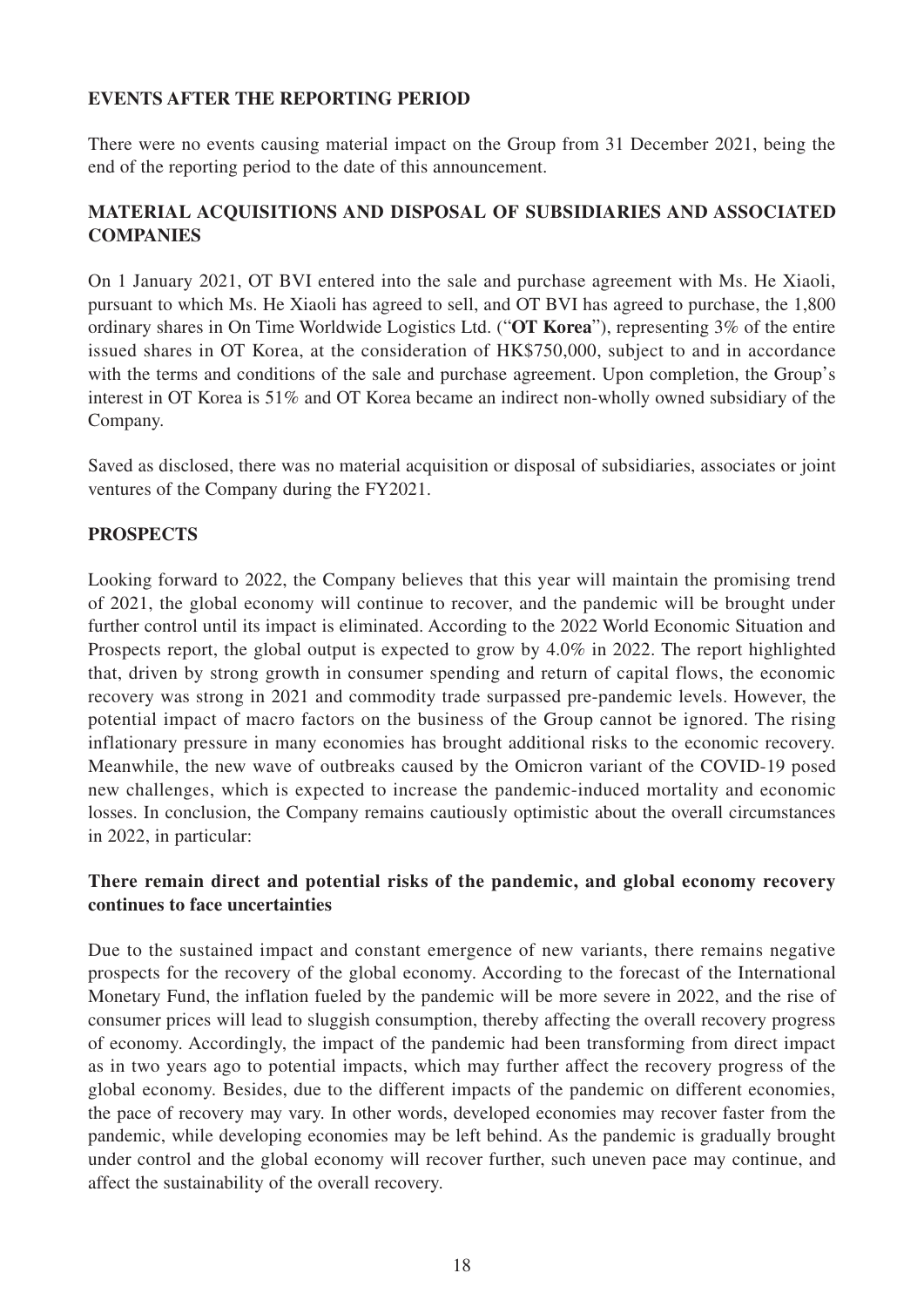#### **Implementation of RCEP sparks regional economic prosperity**

The taking effect of the Regional Comprehensive Economic Partnership (RCEP), as the world's largest multilateral free trade agreement, is one of the most important events in international trade in 2022. The taking effect of RCEP will promote trade and investment within and beyond the region, and will have an immeasurable impact on the economy of member countries, the Asia-Pacific region or even the world. In addition to traditional measures such as tariff reduction and international trade facilitation, RCEP will further promote the development of the emerging digital economy, significantly improve the efficiency of cross-border trade in terms of customs and logistics, and fully release the huge consumption market potential in the region. Therefore, the Company believes that RCEP is expected to alleviate the negative impact of the COVID-19 on the regional economy, and facilitate the recovery of the global economy.

#### **China's strong exports boost recovery of international trade**

As China has implemented strict prevention and control measures and recovered from the pandemic quickly since the outbreak, its production and supply chains have not been severely impacted, and the global industrial chain has shifted back to China again. According to preliminary statistics from the National Bureau of Statistics of China, in 2021, the GDP of China increased by 8.1% year on year, and the total value of imported and exported goods increased by 21.4% year on year, of which exports increased by 21.2%. Excluding the impact of the pandemic, China's exports of goods increased by approximately 26.1% compared with 2019. Therefore, the Company believes that the global industrial chain will still rely on China in the short term, while the implementation of RCEP will further strengthen China's advantages in export, which will provide strong market support for the Company's development in the next few years.

## **The shortage of international air cargo capacity will be pending for solution in the short term**

The overall international air capacity will continue to improve in 2022. International Air Transport Association forecasts that industry-wide losses will further narrow to US\$12 billion in 2022, and the "darkest hour" of the crisis has passed. Overall air transport demand in 2022 will reach 61% of pre-crisis level (2019), while air freight demand will be 13% higher than the pre-pandemic level. However, due to continued restrictions on cross-border travel, quarantine measures and uncertainty arising from travelers, the recovery of international passenger demand is slow and is expected to recover only to 44% of the pre-pandemic level, which also means that it would be difficult for the supply of bellyhold, which is an important sources of international air freight, to satisfy the market demand. Therefore, the Company believes as the shortage of international air cargo capacity would not be resolved in the short term, and self-owned air freight resources are required to enhance our competitiveness in the industry.

In conclusion, the Company believes that the negative impact of the COVID-19 pandemic will persist, but to a far lesser degree, and the recovery trend of the global economy in 2021 will continue. Therefore, as the Company believes that the year 2022 will be critical for its development, it will insist on internationalization strategy, make active changes tailored to the market and customer needs, and challenge ourselves for greater goals. In view of this, the Company will invest more in the following areas by further leveraging its own advantages, the resources of its parent company and the network of its partners, with a view to embrace challenges and achieve sustainable business growth.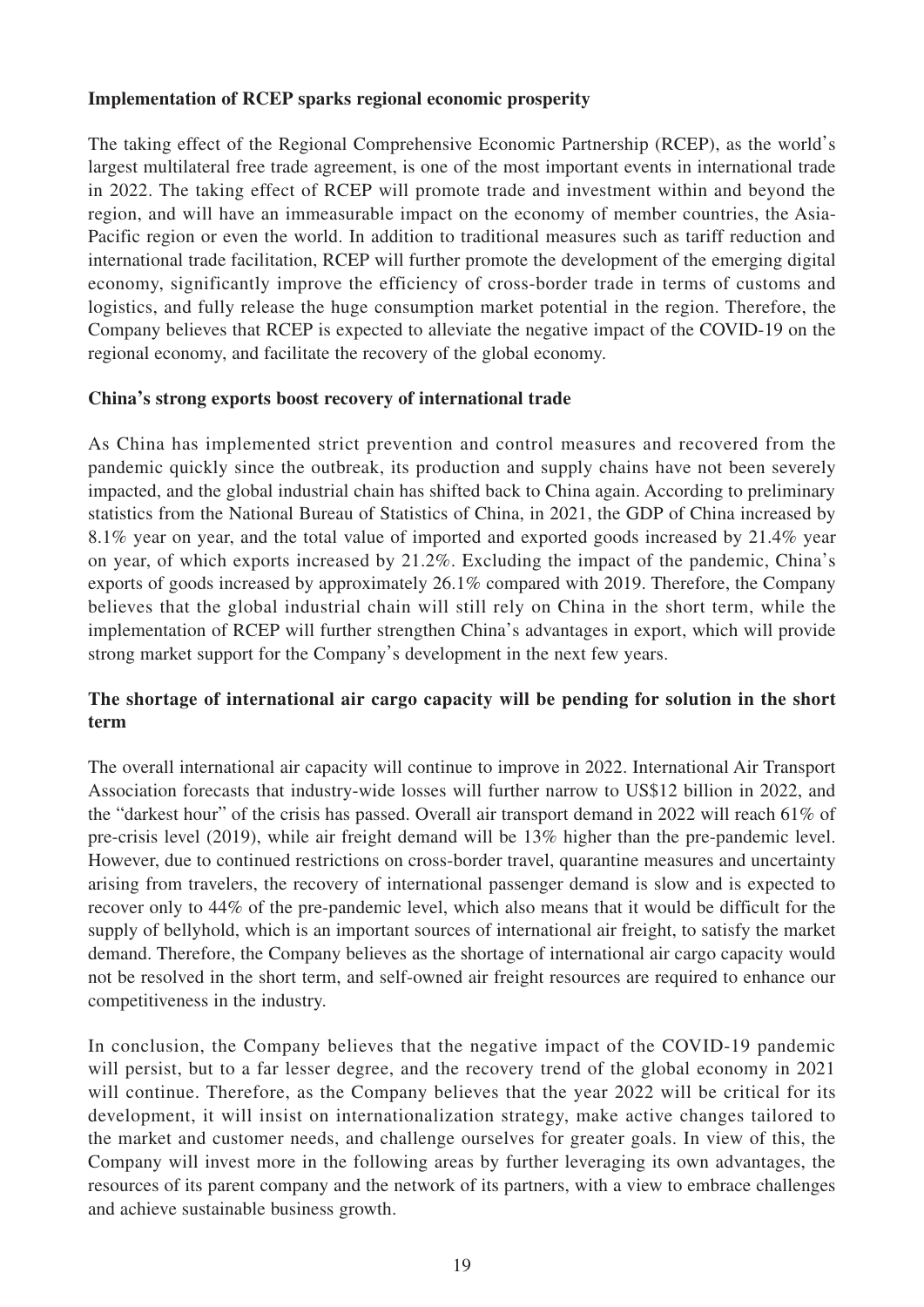#### **Further enhancing global partnership and the construction of agency network**

Despite the fact that the pandemic has brought impact on the global economy to varying degrees, the Company delivered excellent performance amid such adversity, and such result would not be achieved without the support of its global partners. Therefore, it is the strategic cornerstone of the Company to continuously expand global partners and strengthen the construction of agency network.

The Company will continuously optimize its existing agency network management and operation mode, and enhance information exchange, resource sharing and business connection with its partners through refined services and strategic communication mechanisms. Meanwhile, under the model of resource sharing and capability exchange, it will introduce the existing agency cooperation to other businesses of the Group, such as international express and parcel business, air charter, warehousing, etc., to open up such capabilities and enhance the breadth and depth of cooperation between the Company and the agencies. The Company also intends to work with existing partners to expand business in Asia by taking advantage of the brand effect of its parent company, YTO Express, who will serve as the official cooperative sponsor of the Asian Games Hangzhou 2022.

While strengthening the existing network, the Company is also expanding more new agents to enhance its global service coverage and complement its product service capabilities. It attracts partners worldwide to join the YTO network through strategic cooperation, licensed franchise, resource exchange and other approaches, with a view to creating stronger effect of scale and network, and promoting the development of its business as a whole.

#### **Developing the traditional markets of Europe and the United States and focusing on the Regional Comprehensive Economic Partnership (RCEP)**

The Company believes that the logistics and supply chain demand emerged in the traditional European and American markets in the post-pandemic era represents a huge opportunity. In light of this and the fact that the Company has strong partnerships and local resources in Europe and the United States, these two regions will continue to be the essential markets of the Company. Over the past two years, the Company had fully recognized the core advantages of having transportation resources of key routes in terms of developing business in Europe and the United States. In the coming year, the Company will further increase the acquisition of transportation capacity, strategic cooperation with airlines, and proprietary aviation lines to expand its dominant position in the established market, and gain more market and customer recognition in the post-pandemic era.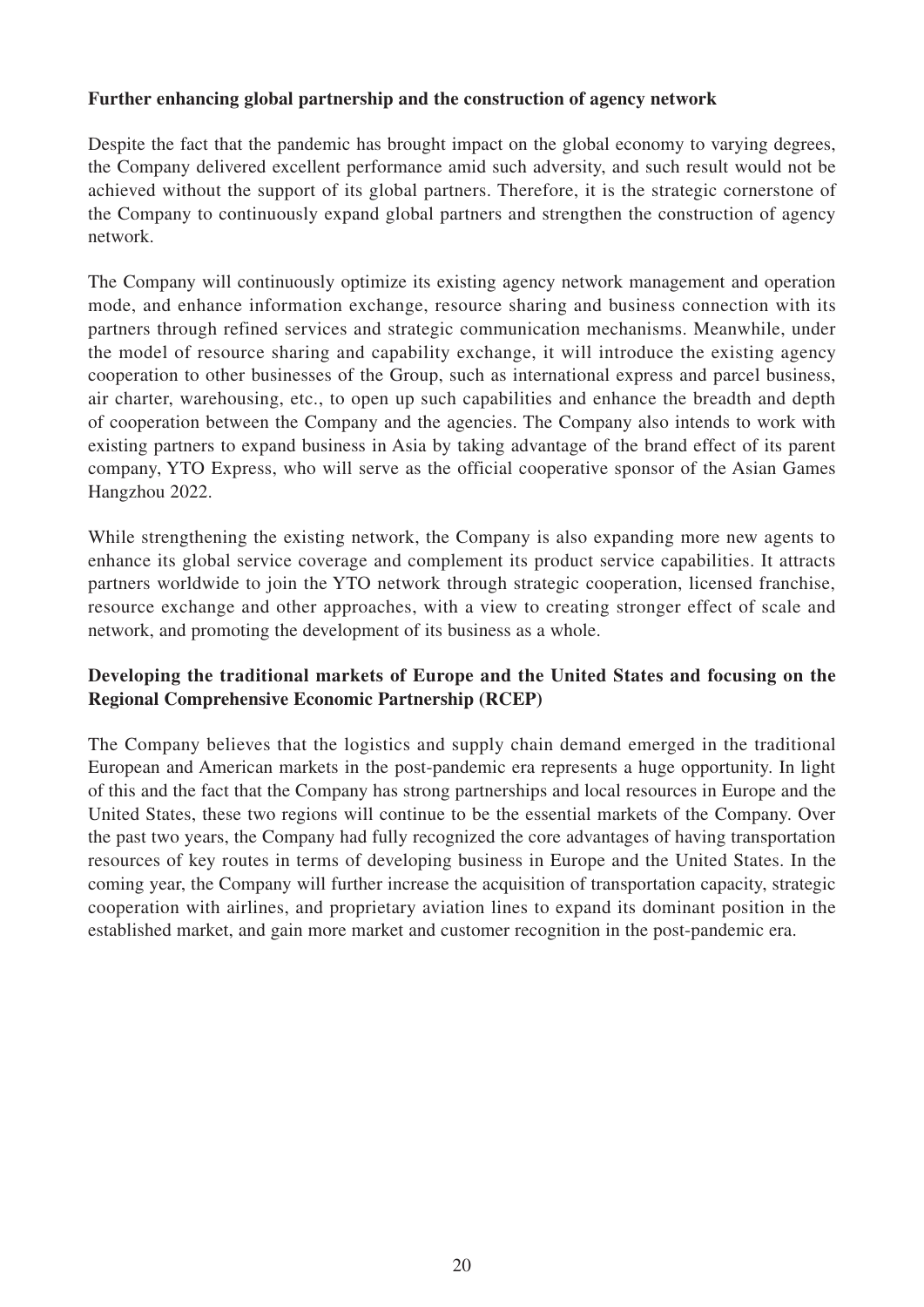Meanwhile, the Company believes that Southeast Asia remains one of the regions with the most potential in the global economy. As the RCEP agreement comes into effect, the Company believes that opportunities in this region will be further stimulated in the next few years, which is expected to release more business needs. The Company has a deep cooperation network and proprietary service capabilities in Southeast Asia, with subsidiaries established in major countries among the 15 RCEP countries and the strong brand influence and service capabilities. Therefore, in 2022, the Company will, adhering to the established strategy, strengthen investment in the region, build business service capabilities and logistics infrastructure through various means, develop localized service capabilities, and deepen its efforts in capturing the development opportunities in the region. At the same time, the Company will also leverage on the aviation resources of its parent company, to further connect international aviation service capabilities across the region, build core competitive advantages, and create full-chain products through dedicated aviation lines. The Company will endeavor to utilize all resources to invest in the region and create a new driver for the future growth of the Company.

#### **Leveraging on the resources of the parent company and tapping deep into the Chinese export market**

During the past two years which were under continued influence of the pandemic, the global industrial chain has become increasingly dependent on Chinese manufacturing. Statistics on the growth rate of China's goods trade exports shows that the proportion of Chinese manufacturing in international trade has further increased. As such, the Company will explore more potential business opportunities and achieve breakthroughs in terms of new customers and new markets by further leveraging on the brand influence as well as customer resources of its parent company in domestic market, while building proprietary air logistics routes and gradually forming a YTO international air logistics service system utilizing the resources of YTO Airlines. During the year, the Company expects to cooperate with YTO Airlines to introduce more long-range all-cargo aircraft and build proprietary routes, including the routes between China and Europe and that between China and the United States in order to enhance the Company's overall reserves and service capabilities in terms of air logistics resources.

#### **Upgrading existing business models and expanding successful business practices**

Cross-border e-commerce is one of the hot spots of international trade in recent years, and it is also a key strategic growth point for the Company. The Company is committed to exploring new businesses and new models in the cross-border e-commerce market by taking advantage of its experience in the industry, brands, merchants, capital, routes and other key resource advantages. In the past year, the Company utilized the superior resources of YTO Airlines to develop proprietary cross-border e-commerce solutions for China-Japan dedicated routes, which successfully won the recognition of the market as well as its customers, and have delivered satisfactory market returns. Building on its successful practice, in 2022, the Company will further integrate air freight resources, with a focus on major cross-border e-commerce markets such as Europe, the United States and Southeast Asia, develop more competitive dedicated air freight route solutions, and establish more full-chain systematic product solutions, to make more breakthroughs in the field of cross-border e-commerce, thus establishing the distinguished advantages of the Company, and expanding its overall business growth.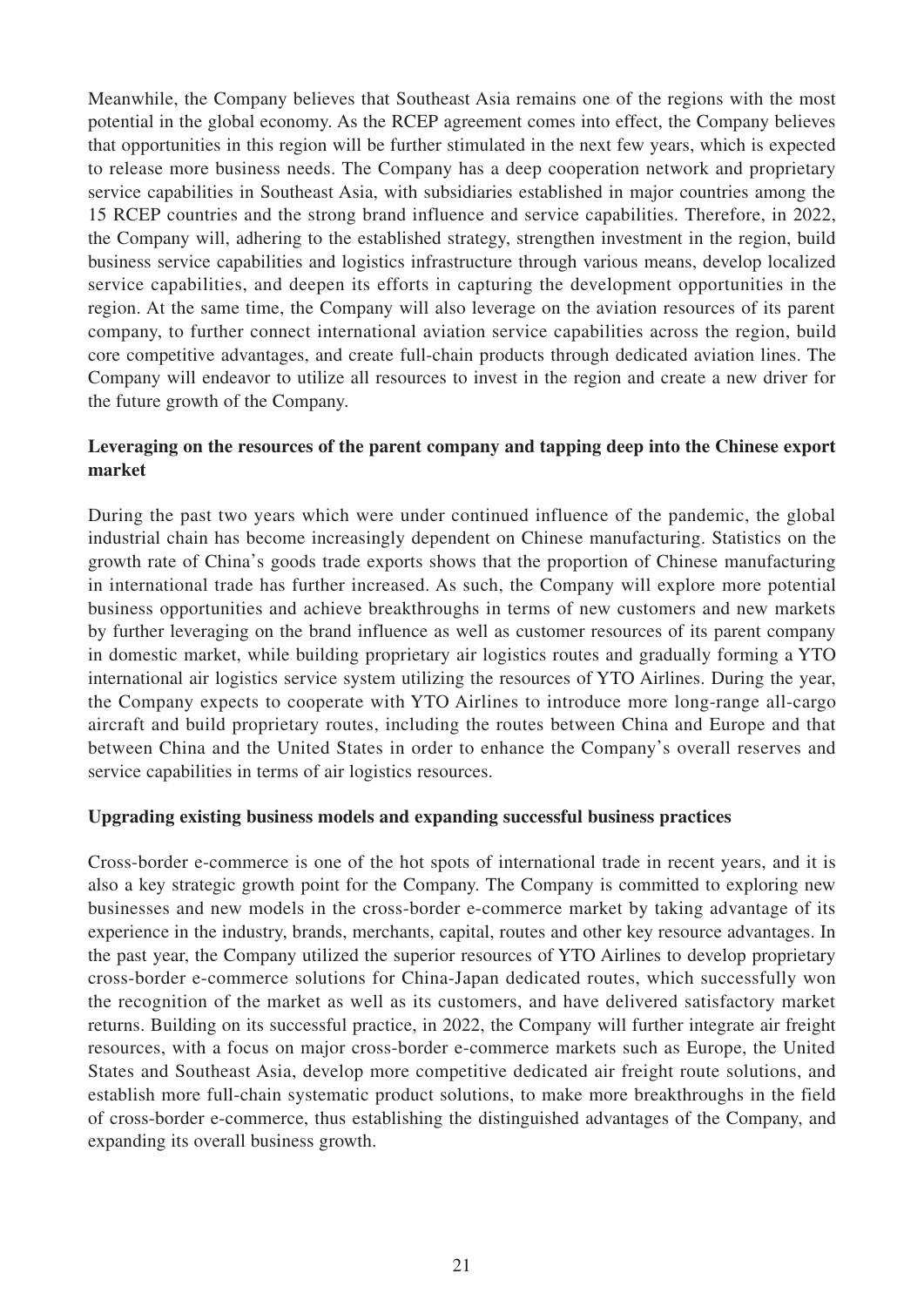#### **Implementing digital transformation and further enhancing operational efficiency**

The Company maintains the strategy of digital transformation to improve operational efficiency and service quality. In 2022, the Company will continue to make investments in this area to promote the enhancement of efficiency of traditional business with the deployment of technologies, such as information technology. Currently, as the Company has deployed its transportation management system 2.0 by stages, the new generation of business management system and digital management tools will gradually replace the original system, thus enabling the Company to manage its existing business in a whole lifecycle way encompassing from business opportunities to cash collection. Meanwhile, the new-generation management system will maintain sufficient system extensibility and flexibility to support the Company's expansion in emerging businesses. The Company will also keep optimizing the construction of information systems, enhance the standardized operations of its subsidiaries around the world, improve overall operational efficiency, create an efficient and secure global supply chain service system, and provide its customers and partners with a better service experience.

The Group expects to implement the aforesaid plans with its internal resources and/or through external financing.

## **HUMAN RESOURCES**

As at 31 December 2021, the Group employed about 962 employees (as at 31 December 2020: about 893 employees). Remuneration packages are generally structured to market terms, individual qualifications and experience. The Company has also adopted a share option scheme and a share award plan for the purpose of providing incentives and rewards to eligible participants, including the employees of the Group, who contribute to the success of the Group's operations. Training activities have also been conducted to improve the performance of sales and marketing activities and customer services.

#### **PURCHASE, REDEMPTION OR SALE OF LISTED SECURITIES OF THE COMPANY**

Neither the Company nor any of its subsidiaries purchased, redeemed or sold any of the Company's listed securities during the FY2021.

#### **FINAL DIVIDEND**

The Board recommended the payment of a final dividend of HK6.5 cents (2020: HK6.1 cents) per ordinary share of the Company (the "**Share(s)**"), absorbing a total amount of about HK\$27,312,000 (2020: HK\$25,422,000), in respect of the FY2021, which is subject to the approval of the shareholders of the Company ("**Shareholders**") at the AGM to be held on Thursday, 9 June 2022. The proposed final dividend is expected to be paid on Friday, 8 July 2022 to all Shareholders whose names to be appeared on the register of members of the Company on Wednesday, 22 June 2022.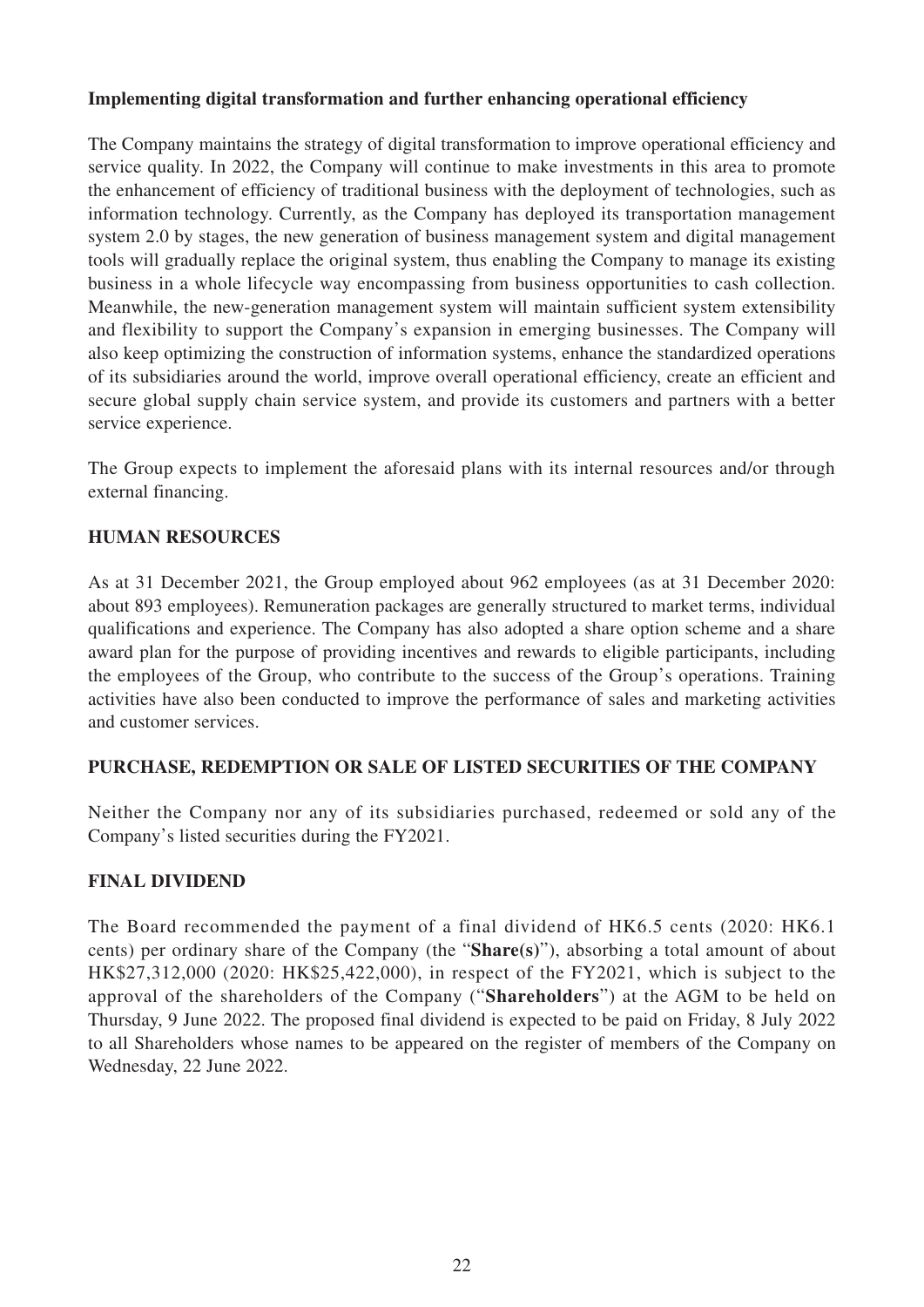#### **CLOSURE OF REGISTER OF MEMBERS**

The register of members of the Company will be closed from Monday, 6 June 2022 to Thursday, 9 June 2022 (both days inclusive) for the purpose of determining the right to attend and vote at the forthcoming AGM. In order to be qualified for attending and voting at the forthcoming AGM, unregistered holders of Shares should ensure that all share transfer documents accompanied by the corresponding share certificates are lodged with the Company's branch share registrar and transfer office in Hong Kong, Tricor Investor Services Limited at Level 54, Hopewell Centre, 183 Queen's Road East, Hong Kong, for registration not later than 4:30 p.m. (Hong Kong time) on Thursday, 2 June 2022.

Conditional on the passing of the resolution approving the declaration of the proposed final dividend at the forthcoming AGM, the register of members of the Company will also be closed from Monday, 20 June 2022 to Wednesday, 22 June 2022 (both days inclusive) for the purpose of determining the entitlement to the proposed final dividend in respect of the FY2021. In order to be qualified for the proposed final dividend (subject to the approval of the Shareholders at the forthcoming AGM), unregistered holders of Shares should ensure that all share transfer documents accompanied by the corresponding share certificates are lodged with the Company's branch share registrar and transfer office in Hong Kong, Tricor Investor Services Limited, at the address stated above for registration not later than 4:30 p.m. (Hong Kong time) on Friday, 17 June 2022.

#### **SCOPE OF WORK OF KPMG**

The figures in respect of the Group's consolidated statement of financial position, consolidated statement of profit or loss, consolidated statement of profit or loss and other comprehensive income and the related notes thereto for the FY2021 as set out in this announcement have been agreed by the Company's auditor, KPMG, to the amounts set out in the Group's audited consolidated financial statements for the FY2021. The work performed by KPMG in this respect did not constitute an audit, review or other assurance engagement in accordance with Hong Kong Standards on Auditing, Hong Kong Standards on Review Engagements or Hong Kong Standards on Assurance Engagements issued by the Hong Kong Institute of Certified Public Accountants and consequently no assurance has been expressed by KPMG on this announcement.

#### **CORPORATE GOVERNANCE**

The Board has adopted the code provisions of the Corporate Governance Code (the "**CG Code**") set out in Appendix 14 to the Listing Rules. The Board has reviewed the Company's corporate governance practices and is satisfied that the Company has complied with the code provisions set out in the CG Code throughout the FY2021.

#### **MODEL CODE FOR SECURITIES TRANSACTIONS BY DIRECTORS**

The Company has adopted a code of conduct regarding the Directors' securities transactions on terms no less exacting than the required standard set out in the Model Code for Securities Transactions by Directors of Listed Issuers (the "**Model Code**") as set out in Appendix 10 to the Listing Rules. After specific enquiry made by the Company, all of the Directors confirmed that they have complied with the required standard set out in the Model Code and the code of conduct of the Company governing the Directors' securities transactions during the FY2021.